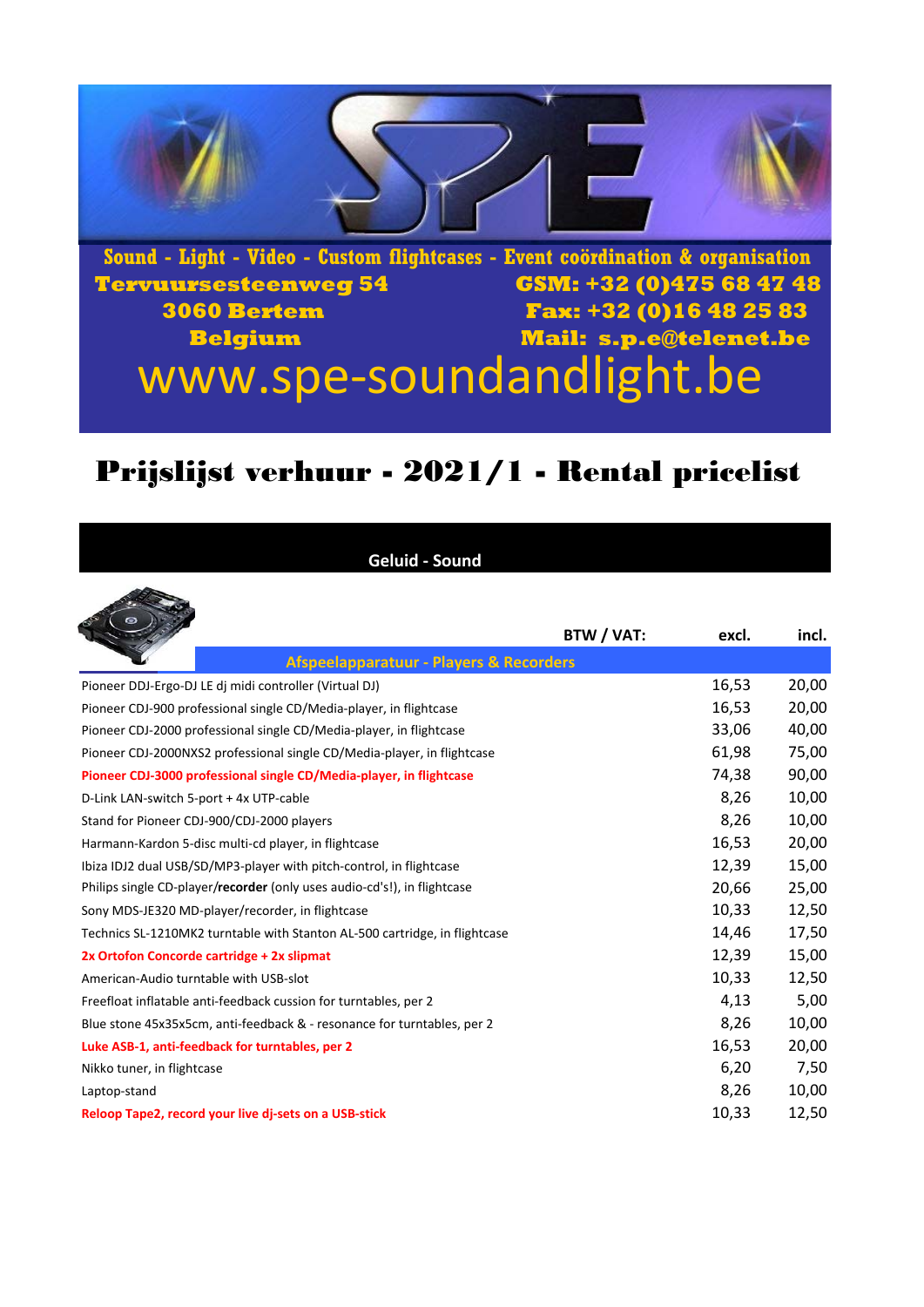

|                                       | <b>Mengpanelen - Mixing consoles</b>                                 |       |       |
|---------------------------------------|----------------------------------------------------------------------|-------|-------|
|                                       | <b>DJ-mixers</b>                                                     |       |       |
| Pioneer DJM-800, in flightcase        |                                                                      | 24,79 | 30,00 |
| Pioneer DJM-900 Nexus2, in flightcase |                                                                      | 45,45 | 55,00 |
| Rodec MX-180MK3                       |                                                                      | 28,92 | 35,00 |
|                                       | Allen&Heath Xone:PB interface box for an easy set-up of your DJ-gear | 20,66 | 25,00 |
|                                       |                                                                      |       |       |

| <b>PA-consoles</b>                                                                  |        |        |
|-------------------------------------------------------------------------------------|--------|--------|
|                                                                                     |        |        |
| DAP Sessionmix-8 (4+2/2)                                                            | 8,26   | 10,00  |
| Roland ME-24 (24/2/4), in flightcase                                                | 33,05  | 40,00  |
| Behringer X-32 digital mixing console "made by Midas" (32 in/16 out), in flightcase | 103,31 | 125,00 |
| Stagebox voor Behringer X-32                                                        | 41,32  | 50,00  |
| Digital multi-cable 35m                                                             | 24,79  | 30,00  |
| Yamaha LS9-32 digital mixing console (32 in/8 out), in flightcase                   | 144,62 | 175,00 |
| Easy-tilt for P.A.-mixer                                                            | 12,39  | 15,00  |
|                                                                                     |        |        |



|                                  | Microfoons & accessoires - Microphones & accessories                            |       |       |
|----------------------------------|---------------------------------------------------------------------------------|-------|-------|
|                                  | Omnitronic M-58 / DAP P-07 semi-professional dynamic microphone                 | 4,13  | 5,00  |
|                                  | Shure SM-57 /-58 professional dynamic microphone                                | 5,37  | 6,50  |
|                                  | Shure Beta-57 / -58 professional dynamic microphone                             | 6,61  | 8,00  |
|                                  | Sennheiser E-609 professional dynamic microphone for guitar-amps, drums,        | 7,43  | 9,00  |
|                                  | AKG D112 dynamic kick-drum microphone                                           | 6,61  | 8,00  |
|                                  | Sennheiser E-604 clip-on condenser overhead-microphone for cymbals, percussion, | 7,44  | 9,00  |
| Sennheiser MD-421                |                                                                                 | 7,44  | 9,00  |
| AKG C1000 overhead microphone    |                                                                                 | 7,43  | 9,00  |
|                                  | AKG C519 microphone for sax, trumpet,                                           | 8,26  | 10,00 |
|                                  | Omnitronic set of 7 microphones for drums                                       | 14,88 | 18,00 |
|                                  | Shure ULX / SM-58 wireless handheld microphone + receiver*                      | 33,06 | 40,00 |
|                                  | Sennheiser EM-100 receiver + wireless handheld micro*                           | 28,92 | 35,00 |
| <b>Shure UR-4D dual receiver</b> |                                                                                 | 61,98 | 75,00 |
| <b>Shure UR-1 bodypack</b>       |                                                                                 | 24,79 | 30,00 |
|                                  | <b>Headset DPA omnidirectional or cardioid</b>                                  | 24,79 | 30,00 |
|                                  | <b>Shure UR-2/Beta-58 handheld wireless microphone</b>                          | 28,93 | 35,00 |
| Headset mic                      |                                                                                 | 20,66 | 25,00 |
| Lavalier mic                     |                                                                                 | 10,33 | 12,50 |
|                                  | Sennheiser EW300G2 in-ear set (transmitter+receiver+earphones) *                | 33,06 | 40,00 |
|                                  | Behringer single active DI-box (phantom or battery power) *                     | 4,13  | 5,00  |
|                                  | Samson dual active DI-box (phantom or battery power) *                          | 6,61  | 8,00  |
| Microphone clamp                 |                                                                                 | 0,12  | 0,15  |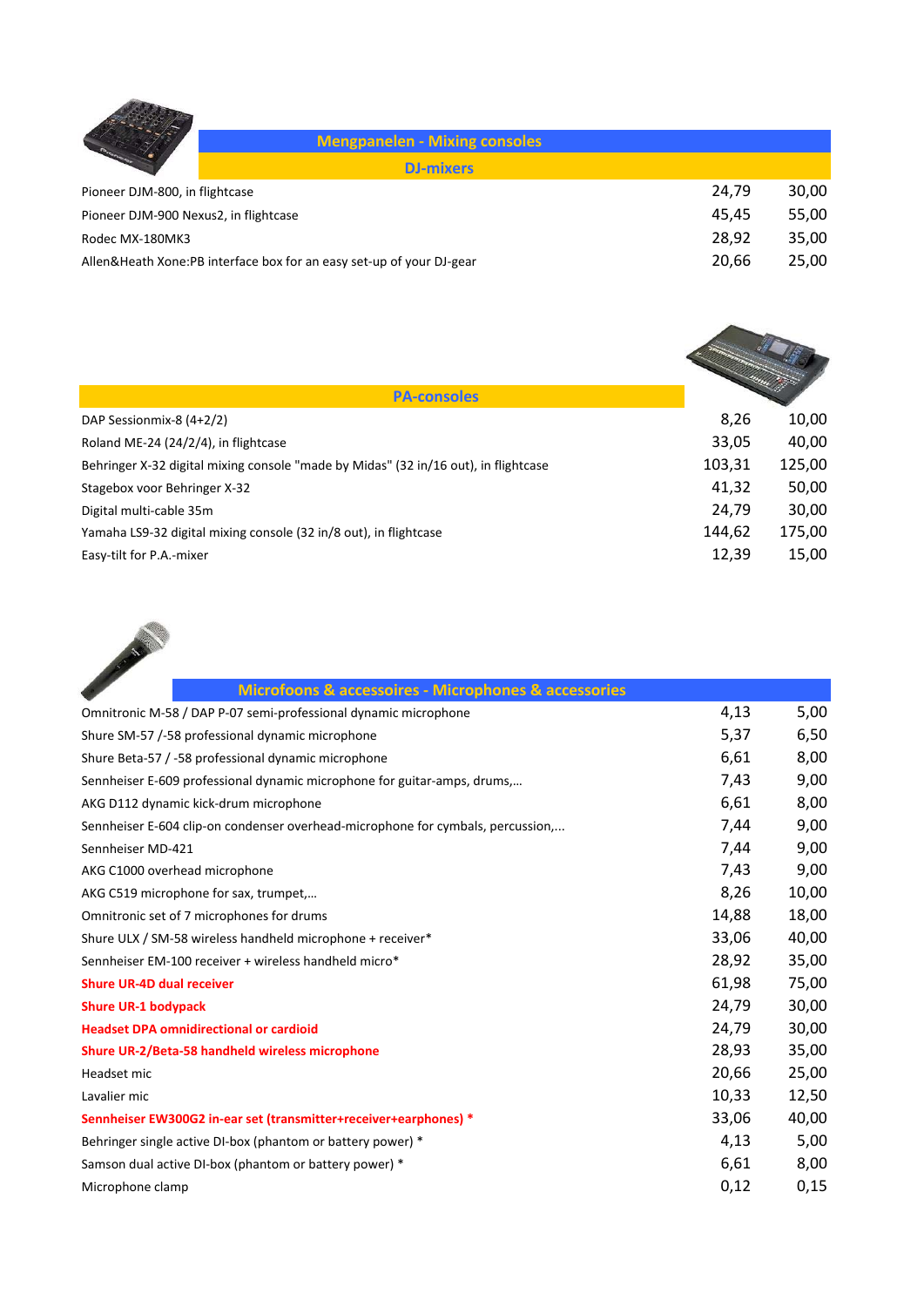| JB-Systems table stand for microphone                                | 1,65  | 2,00  |
|----------------------------------------------------------------------|-------|-------|
| K&M telescopic floorstand for microphones, with short boom           | 2.48  | 3,00  |
| K&M telescopic floorstand for microphones, with long boom            | 2.48  | 3,00  |
| K&M telescopic floorstand for microphones, heavy round base, no boom | 3,30  | 4,00  |
| Kit 15x microphone-stand in flightcase                               | 20.66 | 25.00 |
| Measurement-microphone Behringer                                     | 4.95  | 6.00  |
| <b>Decibel-meter Apex</b>                                            | 20.66 | 25,00 |
| * batteries not included                                             |       |       |



| <b>Walkie-Talkies / Intercom</b>                                           |       |                   |
|----------------------------------------------------------------------------|-------|-------------------|
| Kenwood TK-3401, set of 4 walkie-talkies + charger + headphones            | 66.12 | 80.00             |
| In-ear for walkie-talkie                                                   | 2.48  | 3,00              |
| Handheld microphone for walkie-talkie                                      | 2.48  | 3.00 <sub>1</sub> |
| ASL intercom-set (masterstation + light beacon + 4 beltpacks + 4 headsets) | 61.98 | 75.00             |

| $FY$ P1200                                                       |       |       |
|------------------------------------------------------------------|-------|-------|
| <b>Versterkers - Amplifiers</b>                                  |       |       |
| Yamaha P-4500 or HK-Audio KW-1.2 (2x 450W/8 Ohm - 2x 600W/4 Ohm) | 20.66 | 25,00 |
| HK-Audio VC-2400 or VX-2400 (2x 800W/8 Ohm - 2x 1200W/4 Ohm)     | 28,92 | 35,00 |
| QSC MX-3000a or EX-4000 (2x 800W/8 Ohm - 2x 1200W/4 Ohm)         | 33.06 | 40,00 |
| Amp-rack HK-Audio (KW1,2 + VC-2400 + DCX-2496)                   | 61.98 | 75,00 |
| (XLR in / Speakon out)                                           |       |       |

 **Luidsprekers ‐ Speakers /paar ‐ /pair Semi‐professional** DAP K-115: fullrange or floormonitor, 15"+1", 400W, passive 19, 19,84 24,00 DAP P-115a: fullrange or floormonitor, 15"+1", 300W active 33,05 40,00 DAP K-Sub: bass-cabinet, 15", 400W, passive 19, and the 19 set of 19,84 24,00 K&M speakerstand 4,95 6,00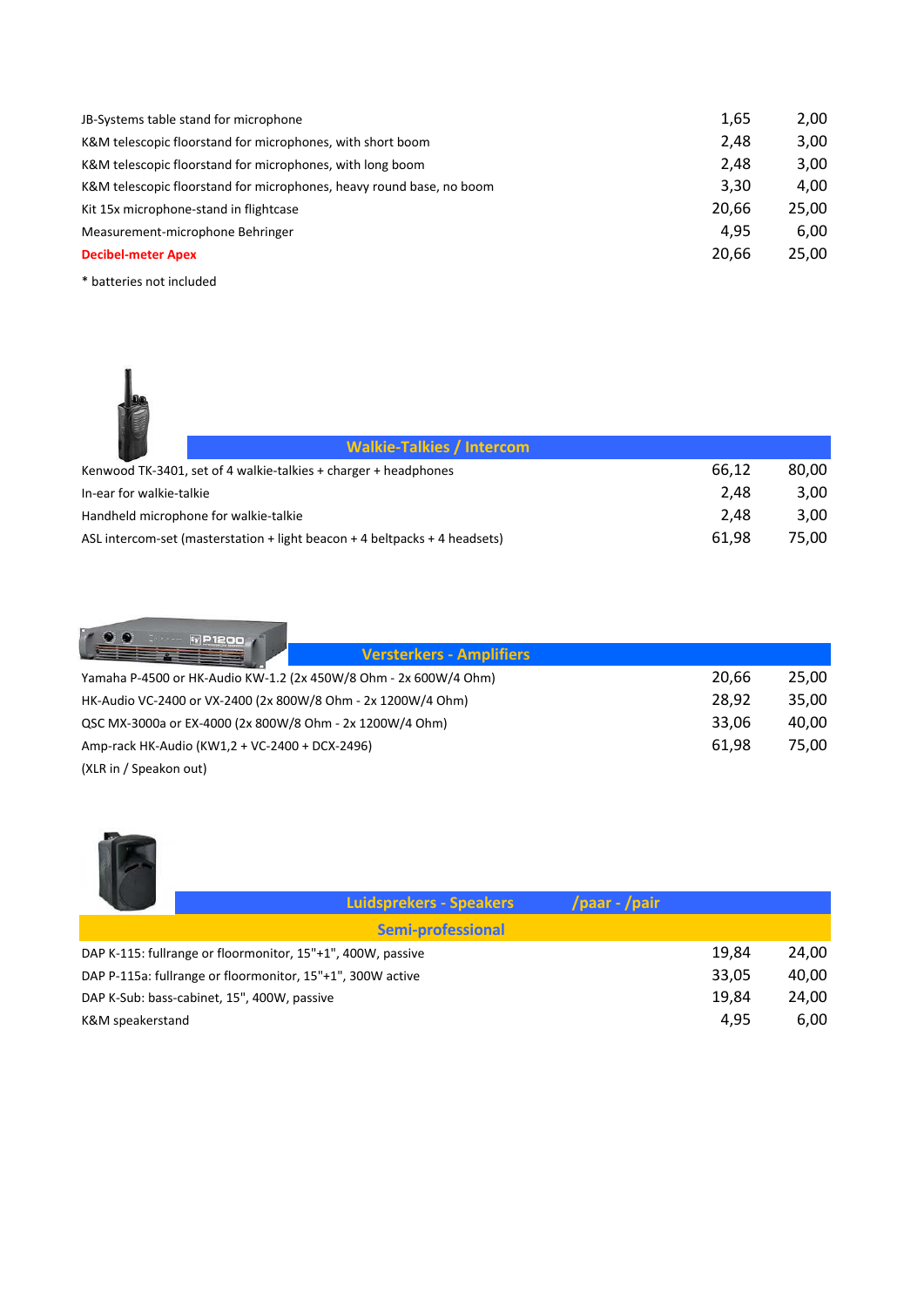| <b>Professional</b>                                                         |       |       |
|-----------------------------------------------------------------------------|-------|-------|
| AK-Pro W-152: coaxial floormonitor 15"+2", 600W rms, passive, in flightcase | 28,92 | 35,00 |
| Yamaha DSR-112: powered fullrange speaker or floormonitor, 12"+1"           | 39,67 | 40,00 |
| Yamaha DSR-115: powered fullrange speaker 15"+2", 1000W rms, in flightcase  | 49.59 | 60,00 |
| Yamaha DSR-118: powered sub 18", 1000W rms                                  | 39,67 | 40,00 |
| Sound-Projects SP-2PM, 12"+1", powered, 400W                                | 37,19 | 45,00 |
| Sound-Projects SP-15, 15" sub, powered, 600W                                | 33,06 | 40,00 |
| Raxx C-2215: fullrange, 2x 15"+2", 750W, passive                            | 50,00 | 60,50 |
| Oberton T-212 topcabinet: $2x 12'' + 1.4''$ , 1200W                         | 75,00 | 90,75 |
| Oberton B-215 bass-cabinet: 2x 15", 1000W / 4 Ohm rms, passive              | 53,72 | 65,00 |
| Electro-Voice MT-2L (S.P.E-copy): sub-bass cabinet, 2x 18", 1200W, passive  | 41,32 | 50,00 |
| K&M speakerstand                                                            | 3,30  | 4,00  |
| K&M I-pole (to mount a topcabinet on a sub)                                 | 2,47  | 3,00  |
| K&M Y-pole (to mount 2 topcabinets on a stand/sub)                          | 2,47  | 3,00  |
| K&M 213 Pro Wind-Up speakerstand, max 35kg                                  | 5,99  | 7,25  |
| Combi-cable power/XLR for active speakers 10mtr                             | 3,30  | 4,00  |
| Combi-cable power/XLR for active speakers 15mtr                             | 5,99  | 7,25  |
| Combi-cable power/XLR for active speakers 20mtr                             | 8,26  | 10,00 |



| <b>CONTRACTOR</b>                 | <b>100V</b> |       |
|-----------------------------------|-------------|-------|
| DAP/Monacor speaker 100V or 16Ohm | 3.50        | 4.24  |
| QSC 100V-versterker               | 37.19       | 45.00 |



| $\blacksquare$<br><b>Complete geluidssets - Complete speakersets</b> |        |        |
|----------------------------------------------------------------------|--------|--------|
| Monitor-set: $4x$ AK-Pro W-152 + 2 amplifiers + 2 eq's + cables      | 74.38  | 90.00  |
| Monitor-set: 6x AK-Pro W-152 + 3 amplifiers + 3 eq's + cables        | 123,97 | 150,00 |
| Monitor-set: $10x$ AK-Pro W-152 + 5 amplifiers + 5 eq's + cables     | 185.95 | 225,00 |
| Sound-Projects SP-set (2 tops + 2 subs)                              | 57,85  | 70.00  |
| Yamaha DSR-set 1 (2x DSR-112 + 2x DSR-118)                           | 61,98  | 75,00  |
| Yamaha DSR-set 2 (2x DSR-115 + 2x DSR-118)                           | 74,38  | 90,00  |

| <b>CHILEDIAN CHILED.</b>                                 | <b>Effecten - Effect Equipment</b>                               |       |       |
|----------------------------------------------------------|------------------------------------------------------------------|-------|-------|
|                                                          | <b>Cross-overs &amp; signal-processors</b>                       |       |       |
|                                                          | Cross-Over Behringer 2-way or 3-way stereo, incl limiter & delay | 12.39 | 15,00 |
| Digital processor Behringer DCX-2496 or DBX Driverack PA |                                                                  | 20.66 | 25,00 |
| Digital processor DBX Driverack PA                       |                                                                  | 24,79 | 30,00 |
| Measurement-microphone Behringer                         |                                                                  | 4,13  | 5,00  |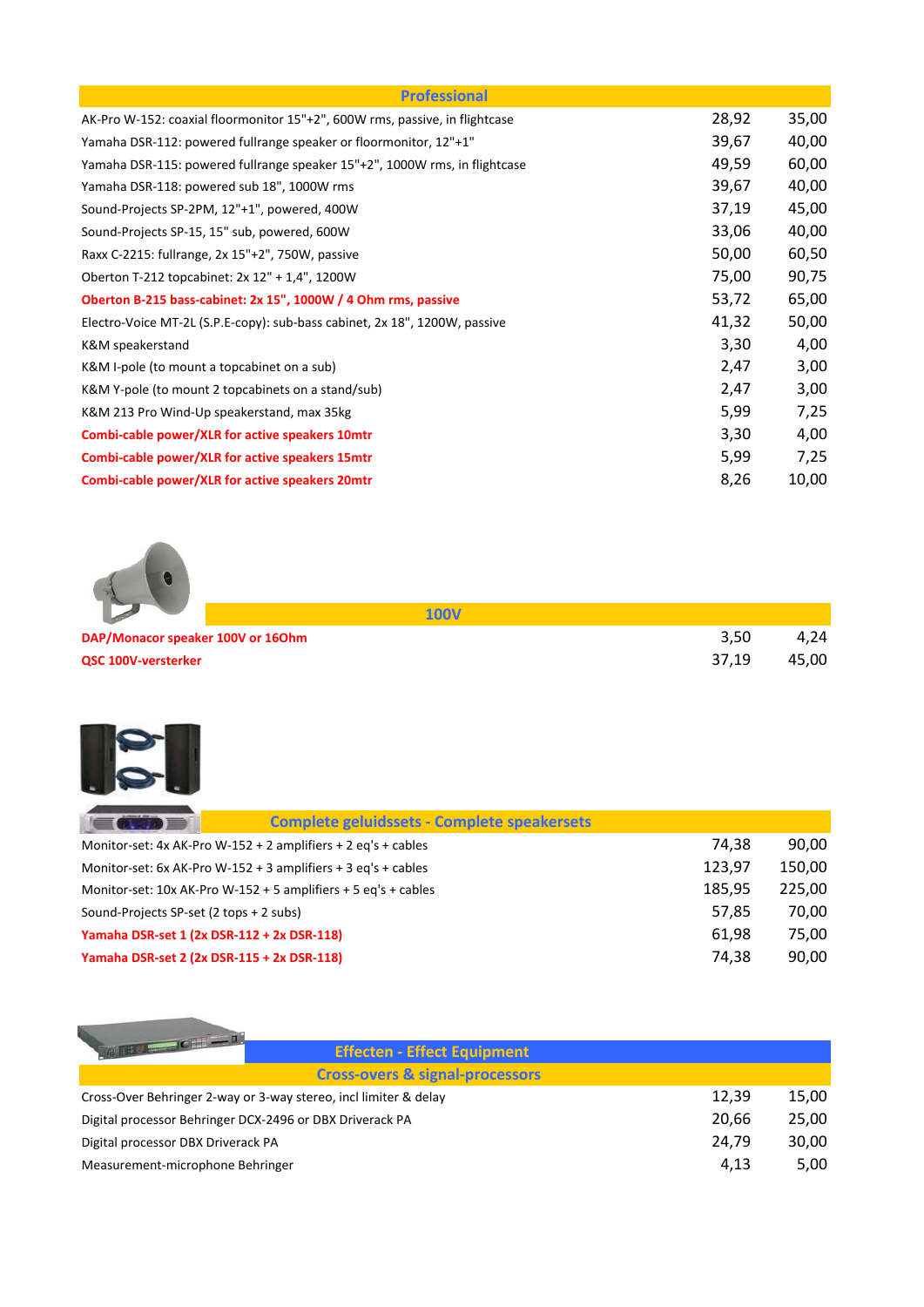| <b>Effect-processors</b>                                               |       |       |
|------------------------------------------------------------------------|-------|-------|
| TC-Electronics M-One XL, multi-effects                                 | 12,39 | 15,00 |
| TC-Electronics D-Two, delay                                            | 12,39 | 15,00 |
| Yamaha Rev-500, reverb                                                 | 12,39 | 15,00 |
| Yamaha SPX-990, multi-effects                                          | 16,53 | 20,00 |
| Roland SDE-3000 digital delay                                          | 20,66 | 25,00 |
| <b>Compressors &amp; Noise-gates</b>                                   |       |       |
| Behringer MDX-2600 composer pro-xl                                     | 12,39 | 15,00 |
| Behringer XR-4400 multi-gate pro                                       | 12,39 | 15,00 |
| <b>Equalisers</b>                                                      |       |       |
| Behringer Ultragraph Pro, 2x31b incl fb-destroyer and limiter          | 9,92  | 12,00 |
| DBX 2231, 2x 31b                                                       | 12,39 | 15,00 |
| <b>Complete mini PA-rack</b>                                           |       |       |
| rackligh + reverb + 4ch compressor + 4ch gate + cd + md, in flightcase | 41,32 | 50,00 |



| $\sum_{i\in I}$<br><b>Audio-kabels - Audio-cables</b>                                   |       |       |
|-----------------------------------------------------------------------------------------|-------|-------|
| <b>Various</b>                                                                          |       |       |
| 2x RCA / 2x RCA (1,5mtr, 3mtr, 6mtr)                                                    | 0,25  | 0,30  |
| 2x RCA / mono-jack (3mtr)                                                               | 0,49  | 0,60  |
| 2x RCA / XLR-F or 2x RCA / XLR-M (3mtr, 6mtr)                                           | 0,49  | 0,60  |
| mono-jack / mono-jack (3mtr, 6mtr, 10mtr)                                               | 0,49  | 0,60  |
|                                                                                         |       |       |
| <b>Microphones</b>                                                                      |       |       |
| XLR-F/mono-jack or XLR-M/mono-jack (1,5mtr, 3 mtr, 6mtr, 10mtr)                         | 0,49  | 0,60  |
| XLR-F/XLR-M (1mtr, 3 mtr, 5mtr)                                                         | 0,49  | 0,60  |
| XLR-F/XLR-M (10mtr, 15mtr)                                                              | 1,24  | 1,50  |
| XLR-F/XLR-M (20mtr, 25mtr, 50mtr)                                                       | 2,47  | 3,00  |
| XLR-F/XLR-M (100mtr)                                                                    | 4,96  | 6,00  |
| XLR adaptors/conversions                                                                | 1,03  | 1,25  |
| Complete XLR cable-kit (10x1mtr, 10x3mtr, 10x5mtr, 10x10mtr, 4x15mtr, 2x20mtr, 2x25mtr) | 74,39 | 90,00 |
|                                                                                         |       |       |
| <b>Speakers</b>                                                                         |       |       |
| Speakon/Speakon 4G2,5 speakercable (1mtr, 3mtr, 5mtr)                                   | 1,65  | 2,00  |
| Speakon/Speakon 4G2,5 speakercable (10mtr, 15mtr)                                       | 2,89  | 3,50  |

| Speakon/Speakon 4G2,5 speakercable (20mtr, 25mtr) | 4.96 | 6.00  |
|---------------------------------------------------|------|-------|
| XLR/Speakon- or Jack/Speakon-adaptors             | 1.03 | 1.25  |
| Harting 16P to 8x Speakon                         | 2.47 | 3.00  |
| Combi-cable power/XLR for active speakers 10mtr   | 2.89 | 3.50  |
| Combi-cable power/XLR for active speakers 15mtr   | 5.99 | 7.25  |
| Combi-cable power/XLR for active speakers 20mtr   | 9,09 | 11.00 |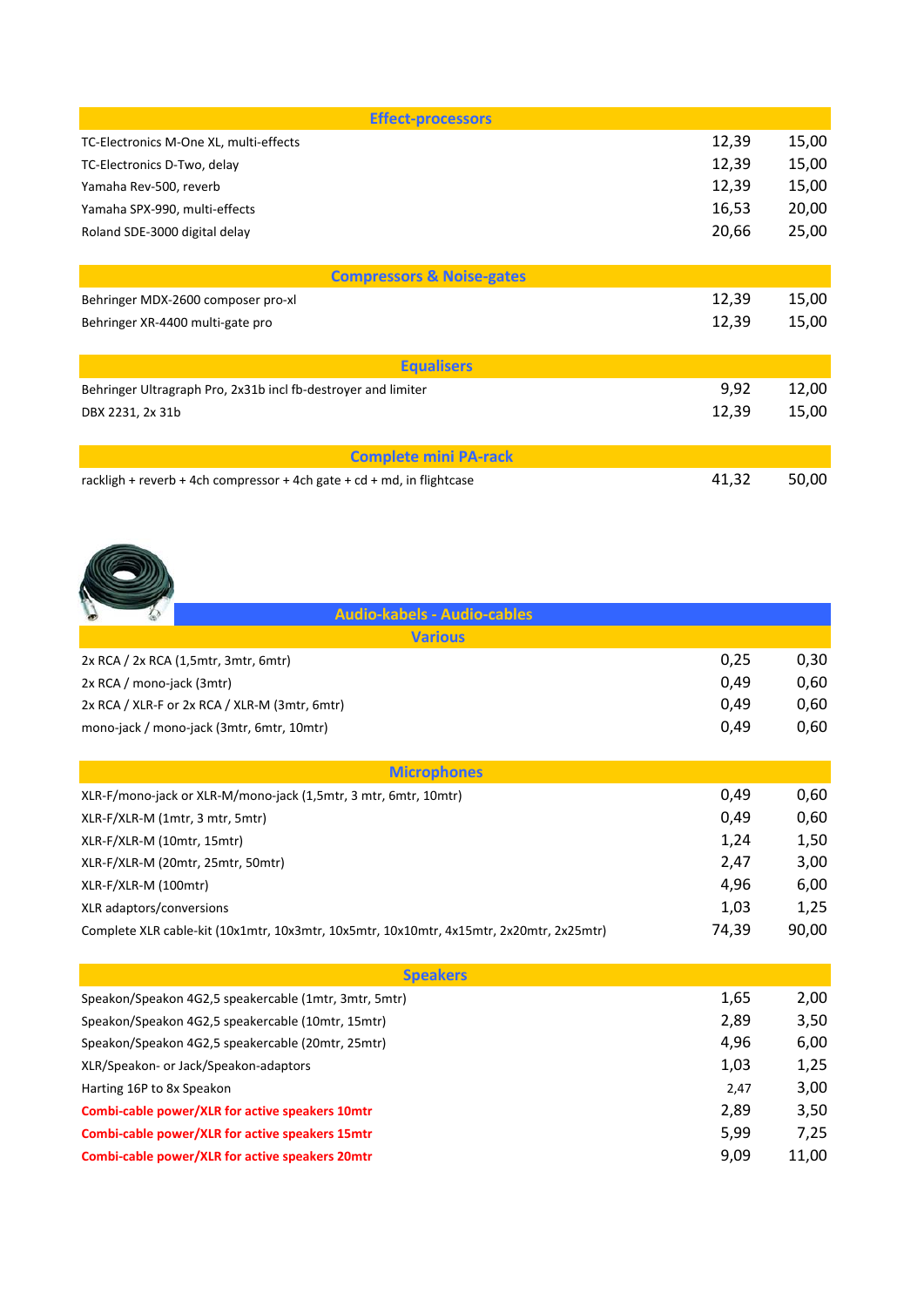| 9.00                                                     |
|----------------------------------------------------------|
| 18,00                                                    |
| 47,50                                                    |
| 90,00                                                    |
| 35,00                                                    |
| 9.00                                                     |
| 7,25                                                     |
| 7.44<br>14,88<br>39,26<br>74.38<br>28.93<br>7.44<br>5,99 |

## **Licht ‐ Light**

| <b>Projectoren - Projectors</b>                                                  |       |       |
|----------------------------------------------------------------------------------|-------|-------|
| <b>PAR-cans</b><br>PAR-16 fourbar 4x 50W, silver                                 | 14,88 | 18,00 |
| PAR-64 solo 500W Raylight, black                                                 | 4,96  | 6,00  |
|                                                                                  | 6,61  | 8,00  |
| PAR-64 solo 1KW, silver<br>PAR-64 floorspot CP-86                                | 6,61  | 8,00  |
|                                                                                  | 16,53 | 20,00 |
| PAR-64 fourbar 4x 500W Raylight, black, H16P                                     | 16,53 | 20,00 |
| PAR-64 fourbar 4x 500W Raylight, black, DMX                                      | 16,53 | 20,00 |
| PAR-64 fourbar 4x 1KW, black, H16P                                               | 24,79 | 30,00 |
| PAR-64 sixbar 6x 500W Raylight, black, H16P                                      | 28,93 |       |
| PAR-64 sixbar 6x 1KW, silver, H16P                                               |       | 35,00 |
| PAR-64 ACL-set 8x 250W "aircraft landing"                                        | 41,32 | 50,00 |
| Multipar ETC-type, 575W HPL, incl lenses, silver                                 | 6,61  | 8,00  |
| Multipar ETC-type, fourbar 4x 575W HPL, incl lenses, silver, H16P                | 24,79 | 30,00 |
| Multipar ETC-type, fourbar 4x 575W HPL, incl lenses, silver, DMX                 | 24,79 | 30,00 |
| Multipar ETC-type studiobeam (zoom/fresnel), 575W HPL, silver                    | 10,33 | 12,50 |
| Multipar ETC-type Studiobeam (zoom/fresnel) fourbar, 4x 575W HPL, silver, H16P   | 35,12 | 42,50 |
| Multipar ETC-type Studiobeam (zoom/fresnel) fourbar, 4x 575W HPL, silver, DMX    | 35,12 | 42,50 |
| Pinspot Acme LED 10W white, 9° and 13°-lenses                                    | 4,96  | 6,00  |
| Showtec PAR-7TRI, single floorspot, 7x 3W Tri-Led's, DMX                         | 7,44  | 9,00  |
| Showtec Spectral-600 Zoom, 60W COB-ledchip                                       | 12,40 | 15,00 |
| Showtec Compact Power fourbar 4x (7x 3W Tri-Led), DMX                            | 20,66 | 25,00 |
| Controller for Showtec Compact Power fourbar                                     | 8,26  | 10,00 |
| Showtec Compact Power Lightset (2x fourbar+stands+controller)                    | 41,32 | 50,00 |
| Wall wash 16x 12W RGBAW-UV led, incl barndoors                                   | 28,93 | 35,00 |
| LEE color-filter for P-56/64/Multipar                                            | 0,25  | 0,30  |
| Barndoor for ETC-type multipar                                                   | 4,96  | 6,00  |
| Small baseplate or floorstand to place a par-can or lighting-effect on the floor | 1,45  | 1,75  |
| Metal lighting-stand, max 35kg                                                   | 4,13  | 5,00  |
| Wind-up stand, max 4,2mtr high - max load 100kg                                  | 20,66 | 25,00 |
| T-adaptor to mount trusses on a wind-up                                          | 1,45  | 1,75  |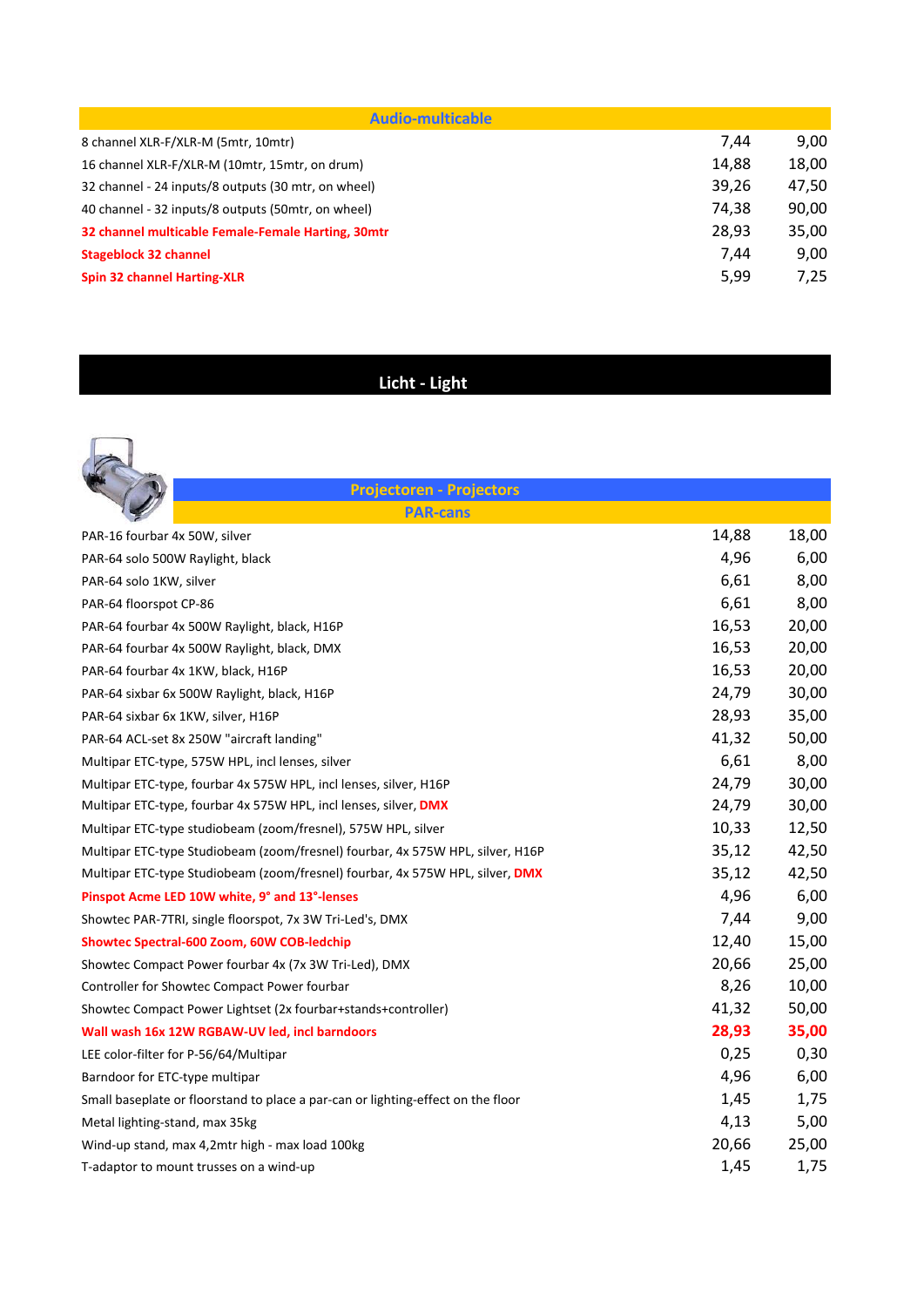| <b>THEATRE-spots</b>                                                                        |        |        |
|---------------------------------------------------------------------------------------------|--------|--------|
| ADB C-103 PC, 1KW theatre-spot (10-65°)                                                     | 12,40  | 15,00  |
| Profile zoom 25°-50°; 750W                                                                  | 20,66  | 25,00  |
| Showtec Led Theatre-spot 100                                                                | 12,40  | 15,00  |
|                                                                                             |        |        |
| <b>Audience-blinders &amp; Sunstrips</b>                                                    |        |        |
| Showtec active sunstrip, 10x 75W, DMX                                                       | 14,88  | 18,00  |
| Set of 8 active sunstrips, including PC-controller                                          | 99,17  | 120,00 |
| Set of 16 active sunstrips, including PC-controller                                         | 161,16 | 195,00 |
| Audience Blinder "Ashtray" 2x 650W, black                                                   | 10,33  | 12,50  |
| Audience Blinder 4-lite 4x 650W, black                                                      | 12,40  | 15,00  |
| Audience Blinder 8-lite 8x 650W, black                                                      | 20,66  | 25,00  |
| Neutrik powercon/XLR cable for active sunstrip - price per meter                            | 0,83   | 1,00   |
| Briteq LED Color Bank, wall washer, 648 high power leds, DMX                                | 24,79  | 30,00  |
| Set of 4 Briteg LED Color Bank, wall washer, 648 high power leds, DMX, including controller | 74,38  | 90,00  |
| Set of 8 Briteg LED Color Bank, wall washer, 648 high power leds, DMX, including controller | 123,97 | 150,00 |
| Wall wash 16x 12W RGBAW-UV led, incl barndoors                                              | 28,93  | 35,00  |
| Set of 4 Wall Wash 16x 12W RGBWA-UV, incl barndoors                                         | 86,78  | 105,00 |
|                                                                                             |        |        |
| <b>Various</b>                                                                              |        |        |
| Followspot 1KW, incl colour-changer                                                         | 20,66  | 25,00  |
| Followspot HMI-575W, incl colour-changer                                                    | 33,06  | 40,00  |
| Stand for follow-spot                                                                       | 4,13   | 5,00   |
|                                                                                             |        |        |
| <b>Various - OUTDOOR</b>                                                                    |        |        |
| <b>LED Floodlight 30W symmetric</b>                                                         | 8,26   | 10,00  |
| HQI 400W asymmetric - white lamp                                                            | 12,39  | 15,00  |
| HQI 400W asymmetric - blue lamp                                                             | 14,46  | 17,50  |
| Studio Due City-Color MHD-1800W, dmx                                                        | 123,97 | 150,00 |
| Festoon / Festival lightset 20mtr - 20 coloured lamps E27/25W                               | 16,52  | 20,00  |
| Sky-tracer, 2000W Xenon                                                                     | 148,76 | 180,00 |



| $\sim$<br><b>Effecten - Lighting effects</b>                                  |        |       |
|-------------------------------------------------------------------------------|--------|-------|
| <b>Stroboscopen - Strobes</b>                                                 |        |       |
| City-flash strobo-egg E27                                                     | 2,48   | 3,00  |
| Festoon / Festival lightset 5mtr - 5 strobo-eggs                              | 16,53  | 20,00 |
| Festoon / Festival lightset 10mtr - 10 strobo-eggs                            | 33,06  | 40,00 |
| Festoon / Festival lightset 20mtr - 20 strobo-eggs                            | 57.85  | 70,00 |
| Festoon / Festival lightset 40mtr - 40 strobo-eggs                            | 103,31 | 125   |
| Lightmaxx strobo 750W, dmx                                                    | 10.33  | 12,50 |
| Showtec Titan-strobe 3000W, incl blinder-effect, dmx                          | 16,53  | 20,00 |
| set of 4 Showtec Titan-strobe 3000W, incl blinder-effect, dmx incl controller | 57,85  | 70,00 |
| Martin Atomic strobe 3000W, incl blinder-effect, dmx                          | 24,79  | 30,00 |
| DMX-controller for strobe                                                     | 10,33  | 12,50 |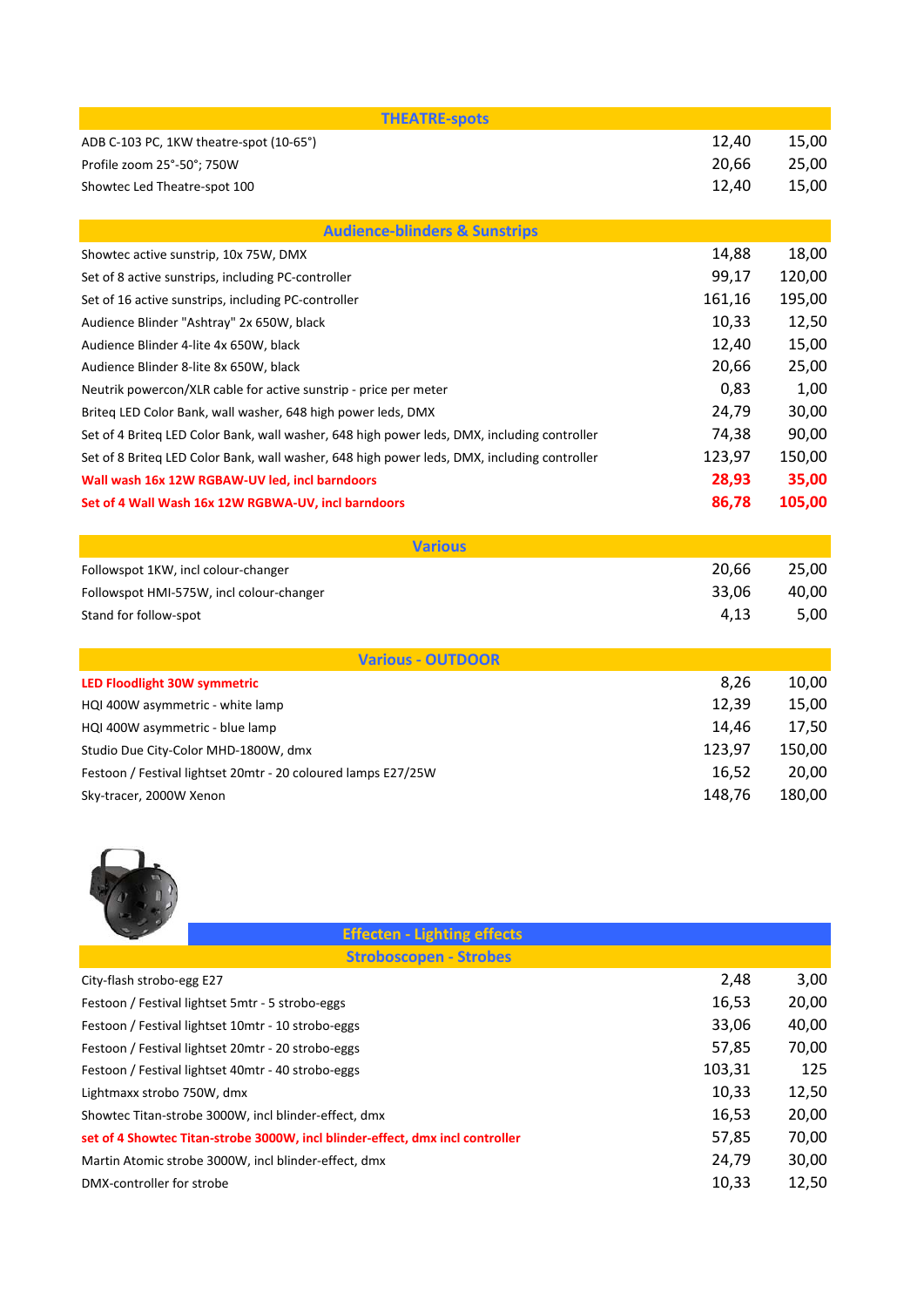| <b>Blacklights</b>                                                         |        |
|----------------------------------------------------------------------------|--------|
| 4.13<br>Blacklight, TL 120cm PRO 40W                                       | 5,00   |
| 12.39<br>Blacklight gun 400W                                               | 15,00  |
| 16.53<br>Blacklight gun COB 60W LED, incl soundactivated programs          | 20.00  |
| 28.93<br>Set of 2 Blacklight gun COB 60W LED, incl soundactivated programs | 35.00  |
| 28.93<br>Wall wash 16x 12W RGBAW-UV led, incl barndoors                    | 35.00  |
| 103.31<br>Set of 4 Wall wash 16x 12W RGBAW-UV led, incl barndoors          | 125,00 |

\*Please note: Mematuali not included



| <b>Spiegelbollen - Mirror-balls</b>                                           |       |       |
|-------------------------------------------------------------------------------|-------|-------|
| Mirrorball 20cm                                                               | 4,13  | 5,00  |
| Deco-set of 8 mirrorballs 20cm                                                | 28,93 | 35,00 |
| Mirrorball 30cm                                                               | 6,20  | 7,50  |
| Mirrorball 50cm                                                               | 10,33 | 12,50 |
| Mirrorball-bracket incl motor, white                                          | 12,39 | 15,00 |
| Mirrorball 80cm                                                               | 61,99 | 75,00 |
| Small motor for mirrorballs <50cm                                             | 2,47  | 3,00  |
| Large motor for mirrorballs >50cm                                             | 12,40 | 15,00 |
| Showtec Futura / JB-Systems Worldstar (spiegelbol met lamp binnenin)          | 10,33 | 12,50 |
| Spherion LED white, dmx                                                       | 14,88 | 18,00 |
| Set of 4 Spherion LED white, dmx                                              | 49.59 | 60,00 |
| Showtec Aura-4, 4 mirrorballs of 20cm, speed and direction controlable by dmx | 19,83 | 24,00 |

| Lichteffecten - Effect lighting                                                |       |        |
|--------------------------------------------------------------------------------|-------|--------|
| Showtec Dynamic LED (4-in1 light effect RGBWA)                                 | 12,40 | 15,00  |
| Showtec Futura / JB-Systems Worldstar (spiegelbol met lamp binnenin)           | 10,33 | 12,50  |
| Brilliance, HMI-575W, 0-10V, in flightcase                                     | 24,79 | 30,00  |
| Festoon / Festival lightset 10mtr - 10 coloured lamps E27/25W                  | 16,53 | 20,00  |
| Festoon / Festival lightset 20mtr - 20 coloured lamps E27/25W                  | 24,79 | 30,00  |
| Virtual Flame "vlammenkorf"                                                    | 4,13  | 5,00   |
| "Agua" led water-effect                                                        | 16,53 | 20,00  |
|                                                                                |       |        |
| Laser                                                                          |       |        |
| Laser JB-Systems Star grating laser 140 mW                                     | 12,40 | 15,00  |
| Laser 800mW, green, sound-activated or controlable via DMX or ILDA             | 49.59 | 60,00  |
| Laser 1000mW, RGB, music, controllable via DMX or ILDA, pre-programmed SD-card | 82,64 | 100,00 |
| <b>ILDA-lasersoftware Pangolin met laptop</b>                                  | 74.38 | 90,00  |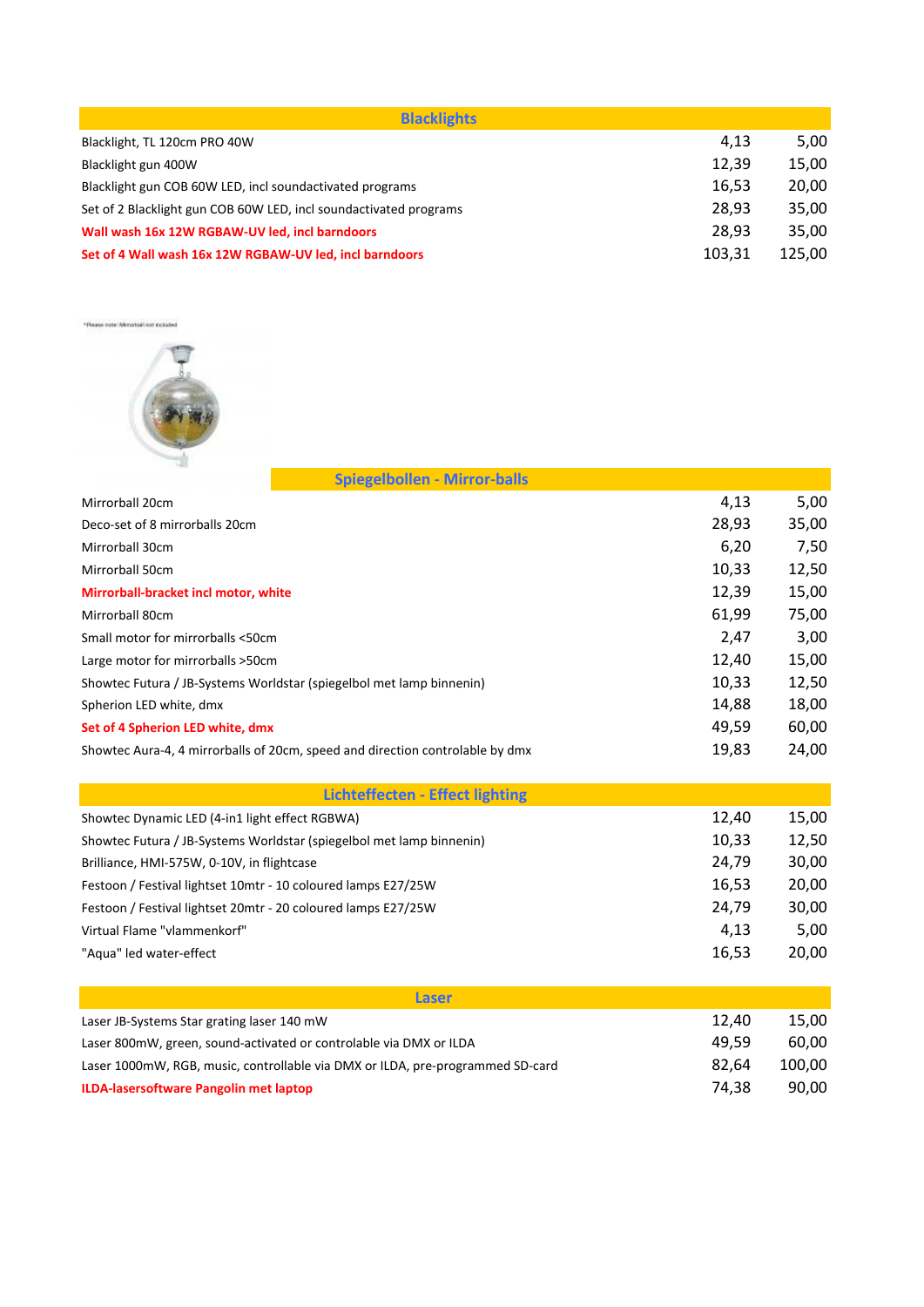| <b>Intelligent Lighting</b>                                                    |        |        |
|--------------------------------------------------------------------------------|--------|--------|
| Truss-light MKII, 3x 50W colorchanger, dmx                                     | 9,92   | 12,00  |
| Wall wash 16x 12W RGBAW-UV led, incl barndoors                                 | 28,93  | 35,00  |
| Set of 4 Wall wash 16x 12W RGBAW-UV led, incl barndoors                        | 103,31 | 125,00 |
| HQ-Power Space-250 DJ-Scan                                                     | 12,40  | 15,00  |
| Set of 4 HQ-Power Space-250 DJ-Scans + dmx-controller                          | 41,32  | 50,00  |
| ADJ Inno Pocket Spot, mini-movinghead 12W                                      | 12,40  | 15,00  |
| ADJ Inno Pocket Spot Twins, mini-movinghead set 2x 12W incl IR-remote          | 24,79  | 30,00  |
| Set of 2 ADJ Inno Pocket Spot Twins, mini-movinghead set 2x 12W incl IR-remote | 41,32  | 50,00  |
| Showtec Phantom 140 LED Beam                                                   | 35,12  | 42,50  |
| Set of 4 Showtec Phantom 140 LED Beam in flightcase                            | 123,97 | 150,00 |
| Set of 8 Showtec Phantom 140 LED Beam in flightcase                            | 198,35 | 240,00 |
| Entec Z19W 19x15W RGBW led-wash with zoom & macro's                            | 24,79  | 30,00  |
| Set of 4 Entec Z19W 19x15W RGBW led-wash in flightcase                         | 90,91  | 110,00 |
| Set of 8 Entec Z19W 19x15W RGBW led-wash in 2 flightcases                      | 157,02 | 190,00 |
| Rain-cover for movinghead, small (diameter 55cm)                               | 12,40  | 15,00  |
| Inflatable dome for moving lights (80cm height)                                | 41,32  | 50,00  |

| <b>LED-technology</b>                                                                       |        |        |
|---------------------------------------------------------------------------------------------|--------|--------|
| Pinspot Acme LED 10W white, 9° and 13°-lenses                                               | 4,13   | 5,00   |
| Showtec PAR-7TRI, single floorspot, 7x 3W Tri-Led's, DMX                                    | 7,44   | 9,00   |
| Showtec Spectral-600 Zoom, 60W COB-ledchip                                                  | 12,40  | 15,00  |
| Showtec Compact Power fourbar 4x (7x 3W Tri-Led), dmx                                       | 24,79  | 30,00  |
| Controller for Showtec Compact Power fourbar                                                | 8,26   | 10,00  |
| <b>Showtec Dynamic LED (4-in1 light effect RGBWA)</b>                                       | 10,33  | 12,50  |
| ADJ Inno Pocket Spot, mini-movinghead 12W                                                   | 12,40  | 15,00  |
| ADJ Inno Pocket Spot Twins, mini-movinghead set 2x 12W incl IR-remote                       | 24,79  | 30,00  |
| HQ-Power led-tube 1mtr                                                                      | 4,96   | 6,00   |
| Controller for HQ-Power/JB-Systems/Showtec led-tubes                                        | 10,33  | 12,50  |
| Professional 4-way controller for HQ-Power led-tubes                                        | 41,32  | 50,00  |
| Set of 8 HQ-Power led-tubes + 1 controller                                                  | 41,32  | 50,00  |
| Set of 16 HQ-Power led-tubes + 4 controllers                                                | 99,17  | 120,00 |
| <b>LED Floodlight 30W symmetric</b>                                                         | 8,26   | 10,00  |
| Showtec LED-sphere 30cm, dmx RGB                                                            | 16,53  | 20,00  |
| Set of 4 Showtec LED-sphere 30cm, dmx RGB                                                   | 49,59  | 60,00  |
| Showtec LED Aircone 3mtr                                                                    | 28,93  | 35,00  |
| Set of 2 Showtec LED Aircones 3mtr                                                          | 49,59  | 60,00  |
| Set of 4 Showtec LED Aircones 3mtr                                                          | 74,38  | 90,00  |
| Showtec LED-operator 4                                                                      | 10,33  | 12,50  |
| Showtec LED-manager                                                                         | 14,88  | 18,00  |
| Briteg LED Color Bank, wall washer, 648 high power leds, DMX                                | 28,93  | 35,00  |
| Set of 4 Briteg LED Color Bank, wall washer, 648 high power leds, DMX, including controller | 74,38  | 90,00  |
| Set of 8 Briteg LED Color Bank, wall washer, 648 high power leds, DMX, including controller | 123,97 | 150,00 |
| Innled Tecnopar-2 buffetlight (battery)                                                     | 82,64  | 100,00 |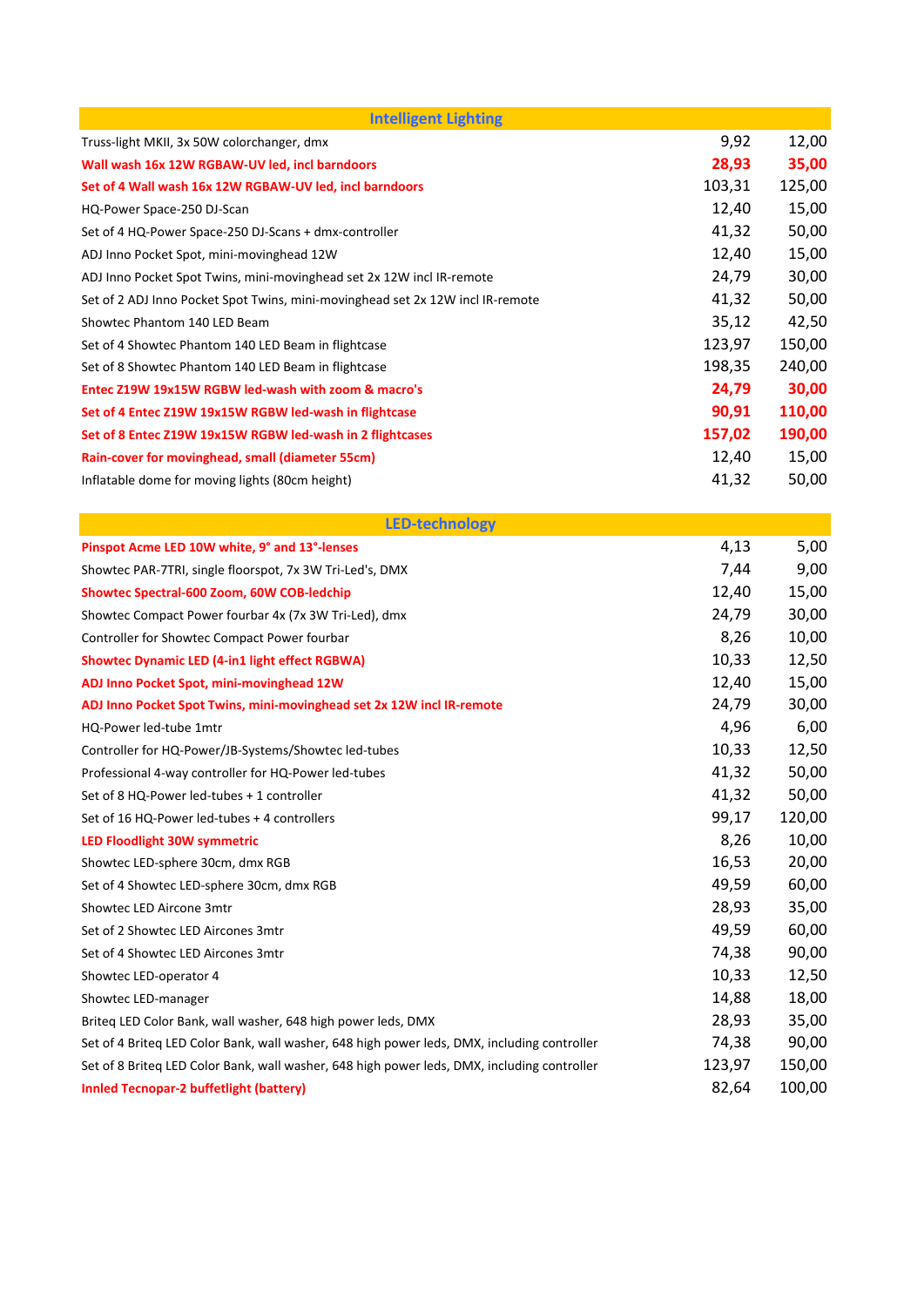| Rookmachines & Ventilatoren - Foggers & Fans                                  |       |       |
|-------------------------------------------------------------------------------|-------|-------|
| Antari F-80Z incl wireless remote                                             | 12,40 | 15,00 |
| Martin Pro-2000, incl DMX-interface                                           | 28,93 | 35,00 |
| Upright Fog-Jet 1800W (CO <sup>2</sup> -effect, maximum height 4mtr)          | 20,66 | 25,00 |
| Set of 2 Upright Fog-Jet 1800W (CO <sup>2</sup> -effect, maximum height 4mtr) | 33,06 | 40,00 |
| Set of 4 Upright Fog-Jet 1800W (CO <sup>2</sup> -effect, maximum height 4mtr) | 61,98 | 75,00 |
| Chauvet Hurrican 4D Hazer in flightcase                                       | 33,06 | 40,00 |
| <b>Chauvet Cumulus low fogger</b>                                             | 78,51 | 95,00 |
| Fan 50cm                                                                      | 12,40 | 15,00 |
| Fan 80cm, dmx                                                                 | 16,53 | 20,00 |
| Fan 125cm, dmx                                                                | 49,59 | 60,00 |



| <u> The Contract of Contract of the Contract of The Contract of The Contract of The Contract of The Contract of The Contract of The Contract of The Contract of The Contract of The Contract of The Contract of The Contract of </u><br><b>Lichtstuurtafels &amp; Dimmers - Control desks &amp; Dimmers</b> |       |        |
|-------------------------------------------------------------------------------------------------------------------------------------------------------------------------------------------------------------------------------------------------------------------------------------------------------------|-------|--------|
| Enttec open usb dongle, universal USB dmx-interface for PC                                                                                                                                                                                                                                                  | 10,33 | 12,50  |
| Enttec PRO open usb dongle, 2 universes, dmx-interface for PC                                                                                                                                                                                                                                               | 14,46 | 17,50  |
| JB-Systems LM-400/Showtec Lite-4, 4x 1200W                                                                                                                                                                                                                                                                  | 12,40 | 15,00  |
| Botex DC-4H/Dalton LP-4000, 4x 2000W                                                                                                                                                                                                                                                                        | 14,88 | 18,00  |
| Botex DC-1224/Showtec SC-2412, 24-channel lightning desk                                                                                                                                                                                                                                                    | 14,88 | 18,00  |
| Botex DC-2448, 48-channel lightning desk                                                                                                                                                                                                                                                                    | 20,66 | 25,00  |
| <b>Botex Scanmaster-1</b>                                                                                                                                                                                                                                                                                   | 10,33 | 12,50  |
| Showtec Scanmaster-2                                                                                                                                                                                                                                                                                        | 12,40 | 15,00  |
| GLP Scanmaster FX (with build-in shapes)                                                                                                                                                                                                                                                                    | 14,88 | 18,00  |
| <b>GLP Scanmaster FX MKII (with build-in shapes &amp; USB-slot)</b>                                                                                                                                                                                                                                         | 20,66 | 25,00  |
| Jands Hog-1000, 2 DMX-universes, in flightcase, incl TFT / keyboard / mouse                                                                                                                                                                                                                                 | 99,17 | 120,00 |
| 15" TFT-screen                                                                                                                                                                                                                                                                                              | 10,33 | 12,50  |
| Briteg dmx-booster/splitter, 1-in/2-out                                                                                                                                                                                                                                                                     | 12,40 | 15,00  |
| Showtec dmx-booster/-splitter, 3p & 5p, 1-in/4-out                                                                                                                                                                                                                                                          | 20,66 | 25,00  |
| Showtec switchpanel 10x 5A                                                                                                                                                                                                                                                                                  | 4,96  | 6,00   |
| Controller for Showtec Compact Power fourbar                                                                                                                                                                                                                                                                | 10,33 | 12,50  |
| DMX-controller for strobe                                                                                                                                                                                                                                                                                   | 10,33 | 12,50  |
| Controller for HQ-Power/JB-Systems/Showtec led-tubes                                                                                                                                                                                                                                                        | 10,33 | 12,50  |
| Professional 4-way controller for HQ-Power led-tubes                                                                                                                                                                                                                                                        | 24,79 | 30,00  |
| Showtec LED-manager, controls up to 8 devices                                                                                                                                                                                                                                                               | 14,88 | 18,00  |
| Showtec 1-channel dimmer/switch 10A, dmx                                                                                                                                                                                                                                                                    | 10,33 | 12,50  |
| Showtec 4-channel switch-pack 4x 5A, dmx                                                                                                                                                                                                                                                                    | 28,93 | 35,00  |
| Botex DPX-620, 6x 20A                                                                                                                                                                                                                                                                                       | 24,79 | 30,00  |
| Lightech SR-12, 12x 10A, dmx                                                                                                                                                                                                                                                                                | 74,38 | 90,00  |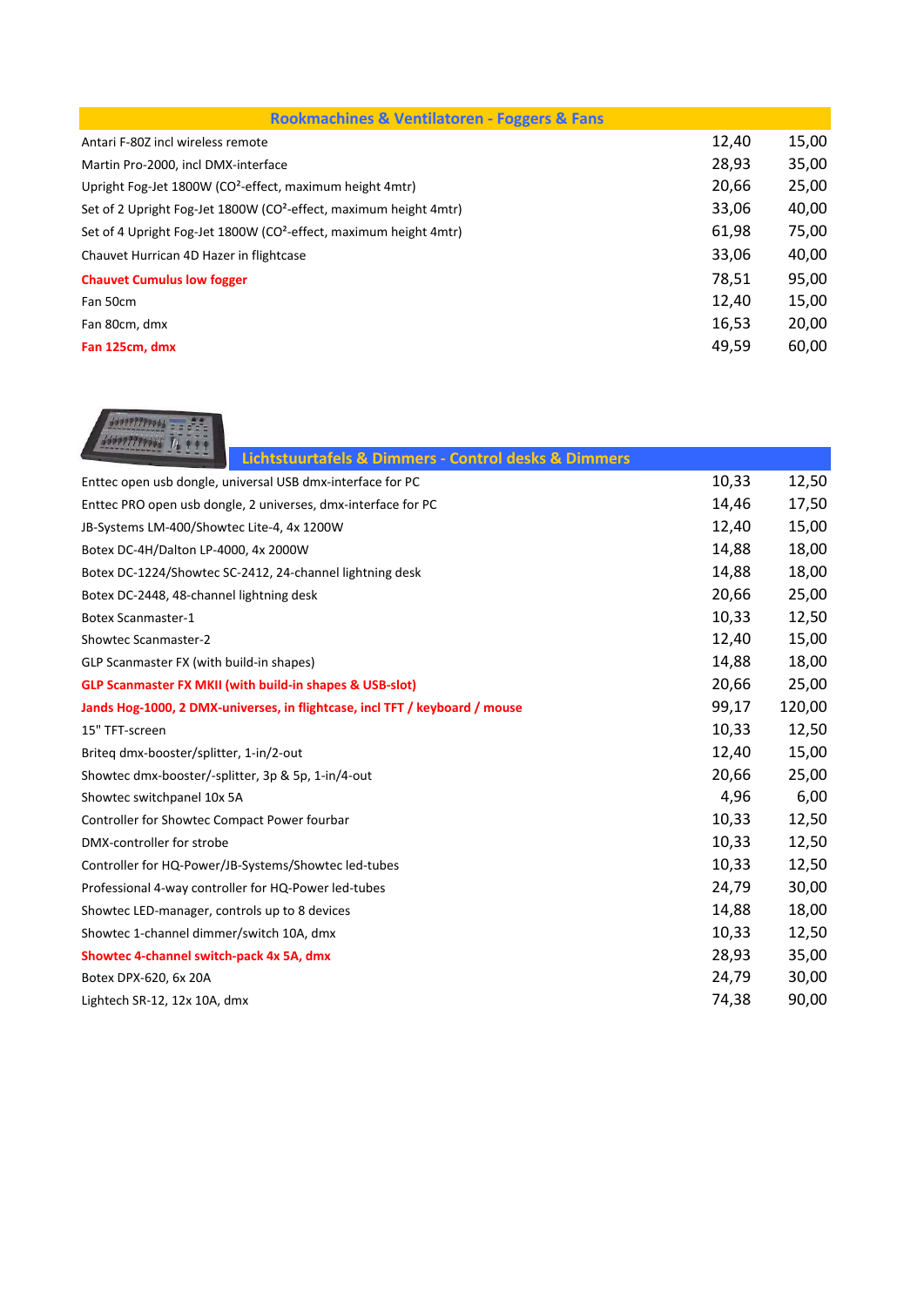### **Diverse toebehoren ‐ Various accessories**



| <b>Statieven - Stands</b>                                                                |       |        |
|------------------------------------------------------------------------------------------|-------|--------|
| Stand for Pioneer CDJ-900/CDJ-2000 players                                               | 8,26  | 10,00  |
| Blue stone 45x35x5cm, anti-feedback & - resonance for turntables, per 2                  | 8,26  | 10,00  |
| Freefloat inflatable ant-feedback for turntables, per 2                                  | 4,13  | 5,00   |
| Luke ASB-1, anti-feedback for turntables, per 2                                          | 16,53 | 20,00  |
| JB-Systems table stand for microphone                                                    | 1,65  | 2,00   |
| K&M telescopic floorstand for microphones, with short boom                               | 2,48  | 3,00   |
| K&M telescopic floorstand for microphones, with long boom                                | 2,48  | 3,00   |
| K&M telescopic floorstand for microphones, heavy round base, no boom                     | 3,30  | 4,00   |
| K&M speakerstand                                                                         | 4,96  | 6,00   |
| K&M tilt-adaptor for speakers                                                            | 4,13  | 5,00   |
| K&M pole (to mount a topcabinet on a sub)                                                | 2,48  | 3,00   |
| K&M Y-pole (to mount 2 topcabinets on a stand/sub)                                       | 2,48  | 3,00   |
| Wind-Up speakerstand, max 35kg                                                           | 10,33 | 12,50  |
| Small baseplate or floorstand to place a par-can or lighting-effect on the floor 30x30cm | 1,45  | 1,75   |
| Metal lighting-stand, max 35kg                                                           | 3,31  | 4,00   |
| Stand for follow-spot                                                                    | 4,96  | 6,00   |
| Wind-up stand, max 4,2mtr high - max load 100kg                                          | 12,40 | 15,00  |
| T-adaptor to mount trusses on a wind-up                                                  | 1,24  | 1,50   |
| Work LW-255R, max 5,5mtr / 200kg                                                         | 28,93 | 35,00  |
| Work LW-365R, 6,2mtr / 300kg                                                             | 37,19 | 45,00  |
| Stand for follow-spot                                                                    | 4,13  | 5,00   |
| 15 pupitter-stands + lights in flightcase                                                | 99,17 | 120,00 |
|                                                                                          |       |        |



| <b>Trussing</b>                                        |        |        |
|--------------------------------------------------------|--------|--------|
| Prolyte single tube HD with coupler, price per meter   | 2,07   | 3,00   |
| Prolyte X30D, triangle truss, price per meter          | 2,48   | 3,00   |
| Prolyte X30V, 29cm / 50cm / 71cm                       | 4,00   | 4,75   |
| Prolyte X30V, square truss, price per meter            | 3,30   | 4,00   |
| Prolyte H30V, square truss heavy-duty, price per meter | 4,00   | 5,00   |
| Prolyte bookcorner for X30D & X30V                     | 15,00  | 18,00  |
| Prolyte H30V 2-way 90° corner                          | 8,26   | 10,00  |
| Prolyte H30V 3-way 90° corner                          | 10,33  | 12,50  |
| Prolyte H30V 3-way T corner                            | 12,40  | 15,00  |
| Prolyte boxcorner for X30V or 4-way / 5-way corner     | 20,00  | 24,00  |
| Global-truss circle 1,8mtr/2 cuts - single tube        | 25,00  | 30,00  |
| Prolyte X30V circle 2mtr/4 cuts                        | 50,00  | 60,00  |
| Milos circle 4mtr/4 cuts - Prolyte X30D-compatible     | 90,00  | 110,00 |
| Milos circle 6mtr/8 cuts - Prolyte X30V-compatible     | 150,00 | 180,00 |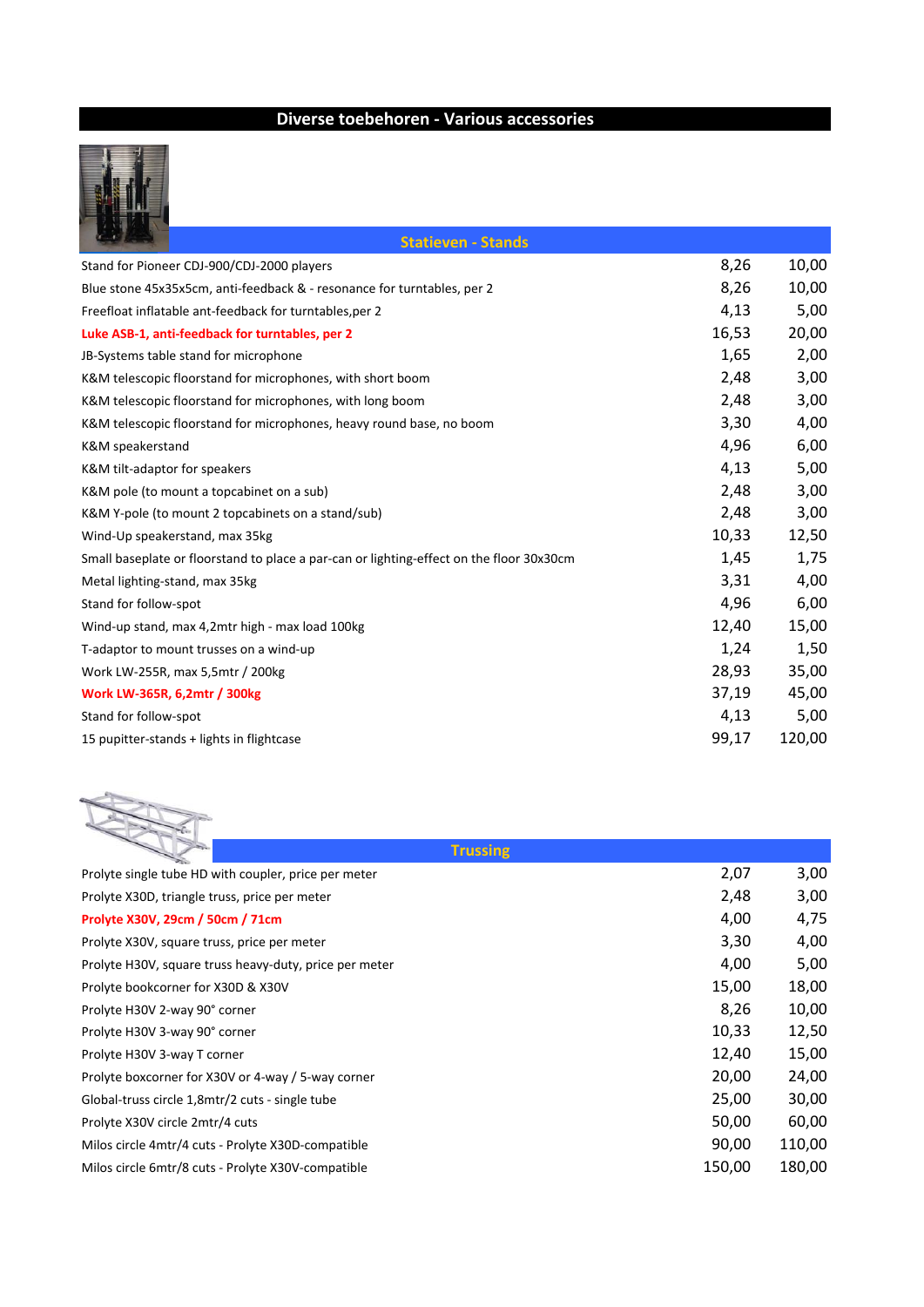| Prolyte carré 4x 3x 3,5mtr                            | 115.70 | 140.00 |
|-------------------------------------------------------|--------|--------|
| Prolyte carré 6x 4x 3,5mtr                            | 132,23 | 160,00 |
| Prolyte carré 8x 4x 3,5mtr                            | 144.62 | 175,00 |
| Prolyte carré 10x 6x 4,5mtr                           | 173,55 | 210.00 |
| Prolyte carré 12x 8x 4,5mtr                           | 198,35 | 240.00 |
| White polystretch for circle, 3,4mtr diam             | 60.00  | 72,50  |
| White polystretch for circle 5,4mtr diam              | 75.00  | 90,00  |
| White polystretch for exhibition-stand, 5,4mtr square | 75.00  | 90,00  |
|                                                       |        |        |



| ğ<br>Ř<br><b>Rigging</b>                                                           |       |       |
|------------------------------------------------------------------------------------|-------|-------|
| Baseplate 35x 35cm for X30D/X30V, aluminium                                        | 2,48  | 3,00  |
| Baseplate 50x 50cm for X30D/X30V, plywood                                          | 2,48  | 3,00  |
| Baseplate 80x 80cm for X30D/X30V, steel                                            | 6,00  | 7,25  |
| Set of 6 Baseplate 80x 80cm for X30D/X30V, steel, in dolly                         | 37,19 | 45,00 |
| Baseplate 100x 100cm for X30D/X30V/H40D/H40V, heavy-duty steel                     | 12,39 | 15,00 |
| Prolyte pen+clips                                                                  | 0,05  | 0,06  |
| Case with 200 pens/pins/clips                                                      | 15,00 | 18,15 |
| Prolyte coupler                                                                    | 0,25  | 0,30  |
| Prolyte half male coupler (for base-plate,)                                        | 0,25  | 0,30  |
| Prolyte half female coupler (for boxcorner/bookcorner,)                            | 0,25  | 0,30  |
| Manual hoist 1T/10mtr                                                              | 15,00 | 18,15 |
| Beamclamp 1T                                                                       | 12,50 | 15,13 |
| Safety 80cm/2mm max 15kg                                                           | 0,15  | 0,18  |
| Safety 100cm/4mm max 50kg                                                          | 0,25  | 0,30  |
| Steel 1T/price per meter                                                           | 0,50  | 0,61  |
| O-ring (sling) 1T/price per meter                                                  | 1,00  | 1,21  |
| Shackle (Crosby) 3,25T                                                             | 1,00  | 1,21  |
| Aluminium tube, 2" diam, price per meter                                           | 1,00  | 1,21  |
| Spigot 29mm                                                                        | 0,75  | 0,91  |
| C-clamp 50mm with spigot                                                           | 1,00  | 1,21  |
| C-clamp 50mm/max 750kg                                                             | 1,50  | 1,82  |
| C-clamp 50mm with eye-bolt                                                         | 2,50  | 3,03  |
| Swivel-coupler 50mm (double c-clamp), 360° rotatable                               | 2,00  | 2,42  |
| Ladder 3x 14 steps                                                                 | 15,00 | 18,15 |
| Drop-down arm for movinghead, 50cm / 100cm / 150cm / 200cm / 250cm / 300cm / 350cm | 6,00  | 7,26  |

|                                              | Kabels - cables                                                  |      |      |
|----------------------------------------------|------------------------------------------------------------------|------|------|
|                                              | <b>Stroomkabels - Power cables (Shuko)</b>                       |      |      |
| Domino, black, 4x shuko, 3G1,5 - 1mtr        |                                                                  | 0,25 | 0,30 |
|                                              | Domino, black, 4x shuko, 3G2,5, waterresistant - price per meter | 0,50 | 0,61 |
|                                              | Cable 3G1,5, shuco/shuco, waterresistant - price per meter       | 0,05 | 0,06 |
|                                              | Cable 3G2,5, shuco/shuco, waterresistant - price per meter       | 0,10 | 0,12 |
| Cable 3G1,5, shuko/16A CEE - price per meter |                                                                  | 0,25 | 0,30 |
|                                              |                                                                  |      |      |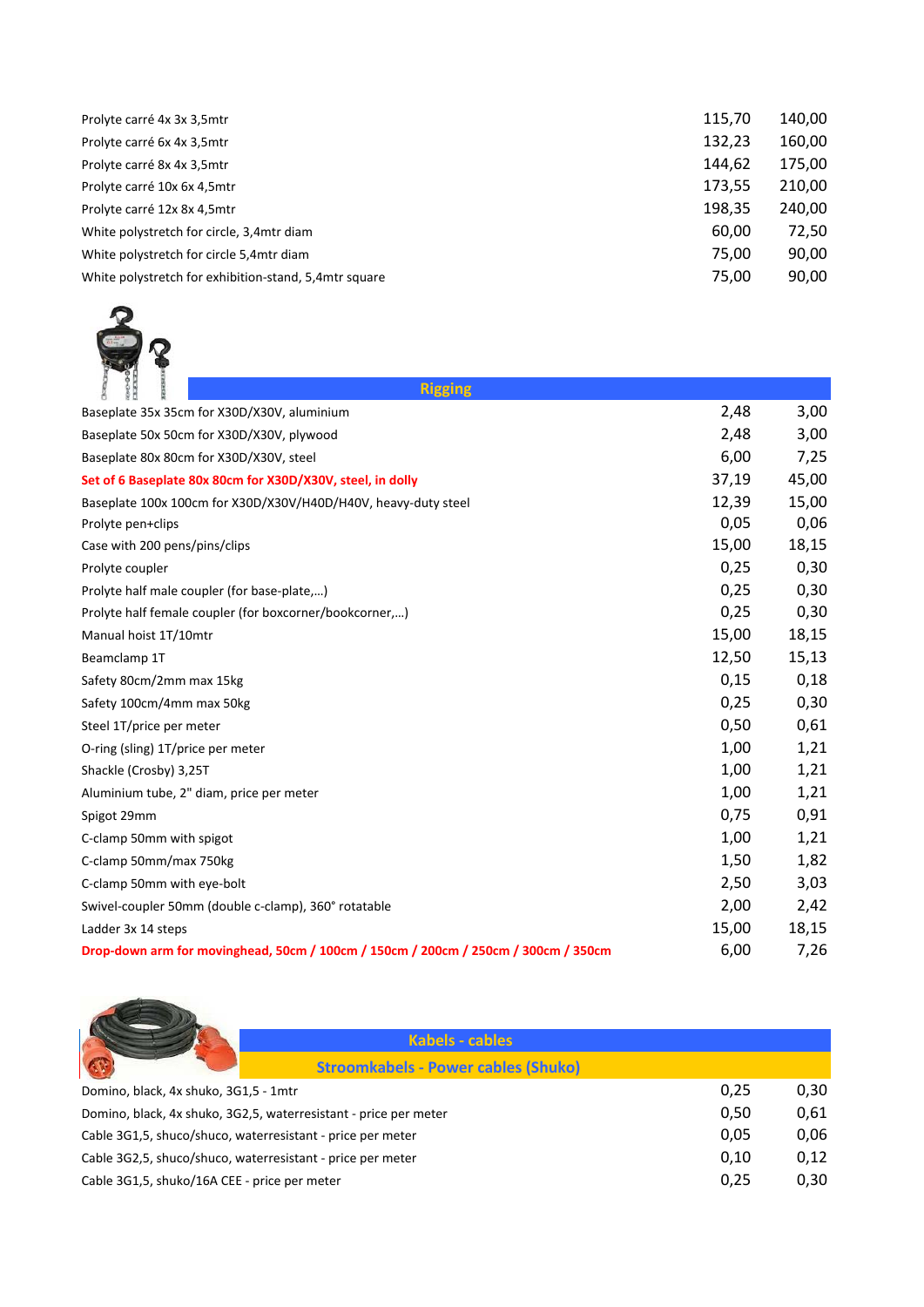| Cable 5G1,5, 16A, CEE - price per meter                                                | 0,20  | 0,24  |
|----------------------------------------------------------------------------------------|-------|-------|
| Cable 5G6, 32A, CEE - price per meter                                                  | 0.40  | 0,48  |
| Cable 5G16, 63A, CEE - price per meter                                                 | 0.50  | 0,61  |
| Cable 5G35, 125A, CEE - price per meter                                                | 0,75  | 0,91  |
| CEE-adapters, 16A & 32A                                                                | 5,00  | 6.05  |
| CEE-adapters, 63A & 125A                                                               | 10.00 | 12.10 |
| Shuko cable-kit 3G2,5 (10x 5mtr, 10x 10mtr, 10x 15mtr, 3x 20mtr, 2x 25mtr, 15x domino) | 75.00 | 90.75 |
| Cable-bridge 1mtr                                                                      | 12.40 | 15,00 |
|                                                                                        |       |       |

| <b>Harting power-multicable</b>        |      |      |
|----------------------------------------|------|------|
| 16P power multicable - price per meter | 0,15 | 0,18 |
| 16P adapters - all configurations      | 2,48 | 3,00 |
| 16P to 8x Speakon                      | 2,48 | 3,00 |
| 24P power multicable - price per meter | 0,25 | 0,30 |
| 24P adapters - all configurations      | 4,00 | 4,84 |

| Luidsprekerkabel - Speaker cable                      |      |       |
|-------------------------------------------------------|------|-------|
| Speakon/Speakon 4G2,5 speakercable (1mtr, 3mtr, 5mtr) | 1,50 | 1,82  |
| Speakon/Speakon 4G2,5 speakercable (10mtr, 15mtr)     | 3,00 | 3,63  |
| Speakon/Speakon 4G2.5 speakercable (20mtr, 25mtr)     | 5,00 | 6,05  |
| XLR/Speakon- or Jack/Speakon-adaptors                 | 1,00 | 1,21  |
| 16P to 8x Speakon                                     | 2,50 | 3,03  |
| Combi-cable power/XLR for active speakers 10mtr       | 4.13 | 5,00  |
| Combi-cable power/XLR for active speakers 15mtr       | 5,99 | 7.25  |
| Combi-cable power/XLR for active speakers 20mtr       | 8,26 | 10,00 |

| Lijn-/signaalkabel - Signal cable                                                       |       |       |
|-----------------------------------------------------------------------------------------|-------|-------|
| 2x RCA / 2x RCA (1,5mtr, 3mtr, 6mtr)                                                    | 0,25  | 0,30  |
| 2x RCA / mono-jack (3mtr)                                                               | 0,49  | 0,60  |
| 2x RCA / XLR-F or 2x RCA / XLR-M (3mtr, 6mtr)                                           | 0,49  | 0,60  |
| mono-jack / mono-jack (3mtr, 6mtr, 10mtr)                                               | 0,49  | 0,60  |
| XLR-F/mono-jack or XLR-M/mono-jack (1,5mtr, 3 mtr, 6mtr, 10mtr)                         | 0,49  | 0,60  |
| XLR-F/XLR-M (1mtr, 3 mtr, 5mtr)                                                         | 0,49  | 0,60  |
| XLR-F/XLR-M (10mtr, 15mtr)                                                              | 1,24  | 1,50  |
| XLR-F/XLR-M (20mtr, 25mtr, 50mtr)                                                       | 2,48  | 3,00  |
| XLR-F/XLR-M (100mtr)                                                                    | 4,96  | 6,00  |
| XLR adaptors/conversions                                                                | 1,03  | 1,25  |
| Complete XLR cable-kit (10x1mtr, 10x3mtr, 10x5mtr, 10x10mtr, 4x15mtr, 2x20mtr, 2x25mtr) | 74,38 | 90,00 |
| 8 channel XLR-F/XLR-M (5mtr, 10mtr)                                                     | 7,44  | 9,00  |
| 16 channel XLR-F/XLR-M (10mtr, 15mtr, on drum)                                          | 14,88 | 18,00 |
| 32 channel - 24 inputs/8 outputs (30 mtr, on wheel)                                     | 40,08 | 48,50 |
| 40 channel - 32 inputs/8 outputs (50mtr, on wheel)                                      | 74,38 | 90,00 |
| Neutrik powercon/XLR multi-cable - price per meter                                      | 0,83  | 1,00  |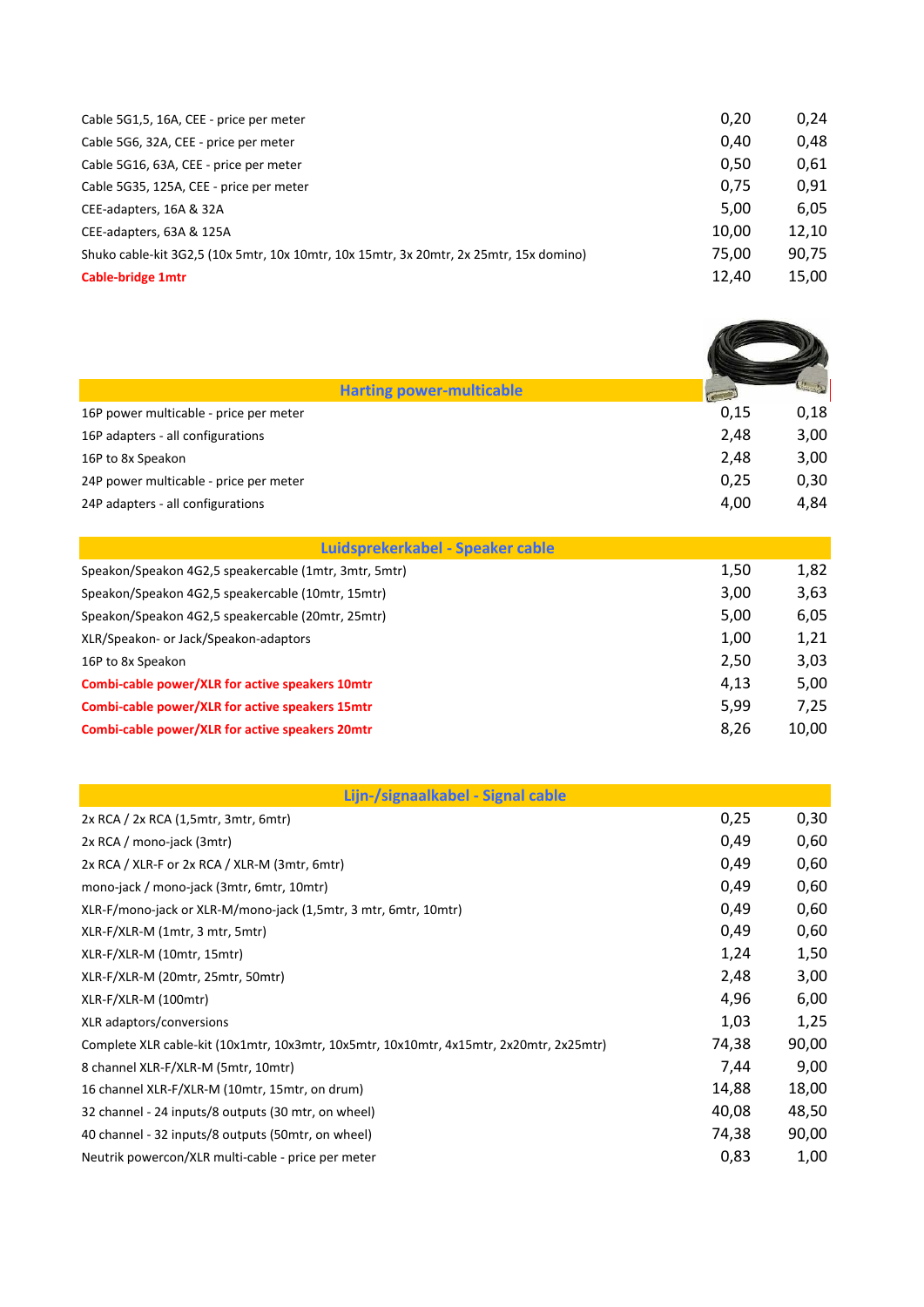

| w<br><b>Stroomkasten - Power supply units (PSU)</b>               |        |        |
|-------------------------------------------------------------------|--------|--------|
| CEE-adapters, 16A & 32A                                           | 4,96   | 6,00   |
| CEE-adapters, 63A & 125A                                          | 9,92   | 12,00  |
| Splitter 16A CEE =) 3x 16A 240V                                   | 9,92   | 12,00  |
| Splitter 16A CEE =) 2x 16A CEE + 4x 16A 240V                      | 20,00  | 24,00  |
| 16P adapters - all configurations                                 | 2,48   | 3,00   |
| 24P adapters - all configurations                                 | 4,13   | 5,00   |
| PSU 32A in - 32A CEE out + 2x 16A CEE out or 12x shuko out (240V) | 24,79  | 30,00  |
| PSU 63A in - 2x 32A CEE or 12x shuko out (240V)                   | 41,32  | 50,00  |
| PSU 125A in - 2x 63A CEE or 4x 32A CEE or 24x shuko out (240V)    | 103,31 | 125,00 |
| Breakout-box 1x 16A / 380V in - 3x 220V Shuko out                 | 8,26   | 10,00  |
|                                                                   |        |        |

| Decoratie - Decoration                                                      |        |        |
|-----------------------------------------------------------------------------|--------|--------|
| Stageskirt 6x 1mtr black, 150gr/m <sup>2</sup>                              | 20,66  | 25,00  |
| Stageskirt 15x 1mtr black, 150gr/m <sup>2</sup>                             | 37,19  | 45,00  |
| Backdrop 3x 3,5mtr black, 300gr/m <sup>2</sup>                              | 14,88  | 18,00  |
| Backdrop 6x 3,5mtr black, 300gr/m <sup>2</sup>                              | 28,93  | 35,00  |
| Backdrop 6x 6mtr black, 300gr/m <sup>2</sup>                                | 45,45  | 55,00  |
| Showtec Star Sky MKII led-curtain 6x 3mtr black, dmx "Sterrendoek"          | 41,32  | 50,00  |
| Showtec Star Sky MKII led-curtain 12x 3mtr black, dmx "Sterrendoek"         | 74,38  | 90,00  |
| Showtec PAR-7TRI, single floorspot, 7x 3W Tri-Led's, DMX                    | 9,92   | 12,00  |
| Showtec LED-sphere 30cm, dmx                                                | 16,53  | 20,00  |
| Set of 4 Showtec LED-sphere 30cm, dmx                                       | 49,58  | 60,00  |
| Showtec LED Aircone 3mtr                                                    | 28,93  | 35,00  |
| Set of 2 Showtec LED Aircones 3mtr                                          | 51,65  | 62,50  |
| Set of 4 Showtec LED Aircones 3mtr                                          | 82,64  | 100,00 |
| Showtec LED-operator 4                                                      | 10,33  | 12,50  |
| Showtec LED-manager                                                         | 14,46  | 17,50  |
| Briteq LED Color Bank, wall washer, 648 high power leds, DMX                | 28,93  | 35,00  |
| Wall wash 16x 12W RGBAW-UV led, incl barndoors                              | 28,93  | 35,00  |
| Polystretch P5 triangle cover 1,75 x 1,25mtr for speaker/light-stand, white | 8,26   | 10,00  |
| Polystretch P5 triangle cover 4 x 2,5mtr for ceiling, white                 | 20,00  | 24,20  |
| Polystretch P5 x30/v30 black truss-sleeve, price per mtr                    |        |        |
| Pipe & Drape system, per 3mtr                                               | P.O.A. | P.O.R. |
| Vonyx DB5, foldable DJ-screen 125x75cm                                      | 20,66  | 25,00  |
| Foldable table 1,8x0,75m                                                    | 8,26   | 10,00  |
| Bar stool in truss-design                                                   | 4,13   | 5,00   |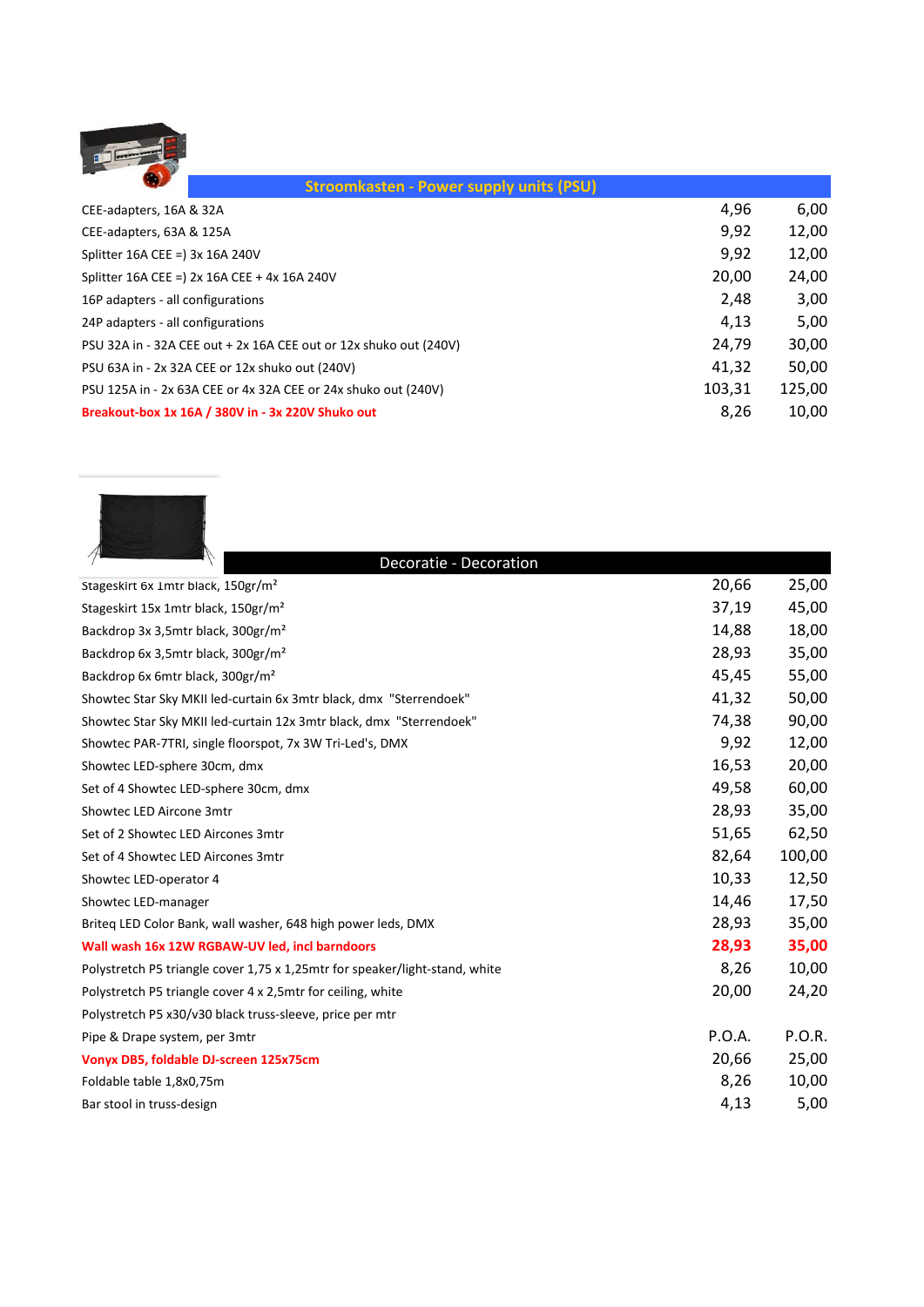

| 12,39 | 15,00  |
|-------|--------|
| 30,99 | 37,50  |
| 2,07  | 2,50   |
| 10,33 | 12,50  |
| 8,26  | 10,00  |
| 10,33 | 12,50  |
| 16,53 | 20,00  |
| 99,17 | 120,00 |
| 14,87 | 18,00  |
| 74,38 | 90,00  |
| 16,53 | 20,00  |
| 12,39 | 15,00  |
| 9,92  | 12,00  |
|       |        |

| Video                                                                            |        |        |
|----------------------------------------------------------------------------------|--------|--------|
| 19" LCD-screen                                                                   | 41,32  | 50,00  |
| 32" led-TV                                                                       | 82,64  | 100,00 |
| 55" LCD-display full HD                                                          | 114,63 | 175,00 |
| 70" LCD-display UHD                                                              | 557,85 | 675,00 |
| Baseplate 80x80cm + 2mtr single truss + bracket stand for plasma/lcd/led-display | 20,66  | 25,00  |
| Inox design stand for plasma/lcd/led-display                                     | 28,92  | 35,00  |
| DVD-player Sony                                                                  | 16,53  | 20,00  |
| Pioneer DVJ-1000 dvd-player with scratch-function                                | 74,38  | 90,00  |
| Projector 2000 Ansi                                                              | 82,64  | 100,00 |
| Projector 4000 Ansi                                                              | 114,63 | 175,00 |
| Projector 7000 Ansi                                                              | 330,58 | 400,00 |
| Projector 8500 Ansi                                                              | 578,51 | 700,00 |
| Different lenses available for projector 7000 Ansi, price each                   | 103,31 | 125,00 |
| Table stand for projector                                                        | 16,53  | 20,00  |
| <b>Ceilingkit for projector</b>                                                  | 28,92  | 35,00  |
| Laptop with Windows 7, Office, Powerpoint                                        | 59,92  | 72,50  |
| Pen for powerpoint-presentation                                                  | 12,39  | 15,00  |
| Projection-screen Projecta, tripod stand incl, 1,52 x 1,52mtr                    | 33,05  | 40,00  |
| Fastfold screen, front & rear, 3,05x 2,28mtr                                     | 82,64  | 100,00 |
| Fastfold screen, front & rear, 4,27 x 3,2                                        | 123,97 | 150,00 |
| VGA-cable 10mtr                                                                  | 4,12   | 5,00   |
| VGA-cable 15mtr                                                                  | 6,19   | 7,50   |
| VGA-cable 20mtr                                                                  | 8,27   | 10,00  |
| VGA-switch 3-way                                                                 | 12,39  | 15,00  |
| VGA-splitter + booster 4-way                                                     | 20,66  | 25,00  |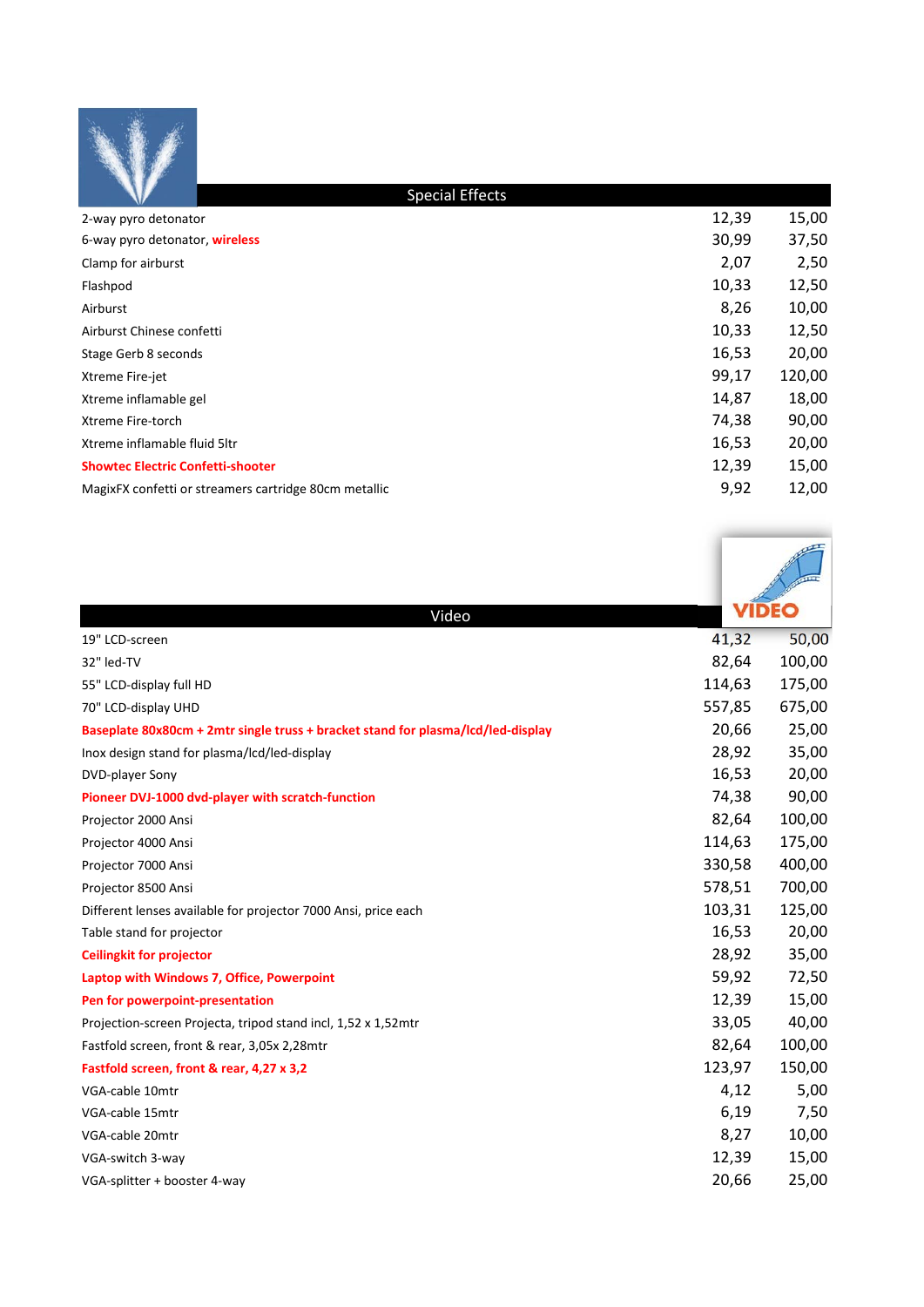| 4.96<br>HDMI-cable 10mtr                           | 6.00   |
|----------------------------------------------------|--------|
| 9.91<br>HDMI-booster 1-in / 2-out                  | 12.00  |
| 20.66<br>HDMI extender-set incl 20m ethernet-cable | 25.00  |
| 12.39<br><b>Black Magic HDMI-convertor</b>         | 15.00  |
| 206.61<br>Videomixer 4K                            | 250.00 |



|                                                 | Podiumelementen - Stage deks |       |       |
|-------------------------------------------------|------------------------------|-------|-------|
| Stage dek 2x 1mtr                               |                              | 14.88 | 18,00 |
| <b>Stairs</b>                                   |                              | 16.53 | 20,00 |
| Stageskirt 6x 1mtr black, 150gr/m <sup>2</sup>  |                              | 20.66 | 25.00 |
| Stageskirt 15x 1mtr black, 150gr/m <sup>2</sup> |                              | 37.19 | 45.00 |
|                                                 |                              |       |       |

| <b>STAFFELS</b>                                         |                |
|---------------------------------------------------------|----------------|
| 1 dag / day                                             | $\times 1$     |
| 2 weekdagen / working days                              | x 1,25         |
| 2 dagen / days weekend                                  | x 1,5          |
| 3 weekdagen / working days                              | x 1,5          |
| vrijdag + weekend / Friday + weekend                    | x 1,75         |
| 4 weekdagen / working days                              | x 1,75         |
| vrijdag + weekend + maandag / Friday + weekend + Monday | x <sub>2</sub> |
| 5 weekdagen / working days                              | x <sub>2</sub> |
| 1 week                                                  | x 2,5          |
| 2 weken / 2 weeks                                       | x <sub>3</sub> |

|                                      | <b>TRANSPORT</b> |      |      |
|--------------------------------------|------------------|------|------|
| auto / car                           | per KM           | 0,41 | 0,50 |
| bestelwagen / van 5m <sup>3</sup>    | per KM           | 0,66 | 0,80 |
| vrachtwagen / truck 22m <sup>3</sup> | per KM           | 0,91 | 1,10 |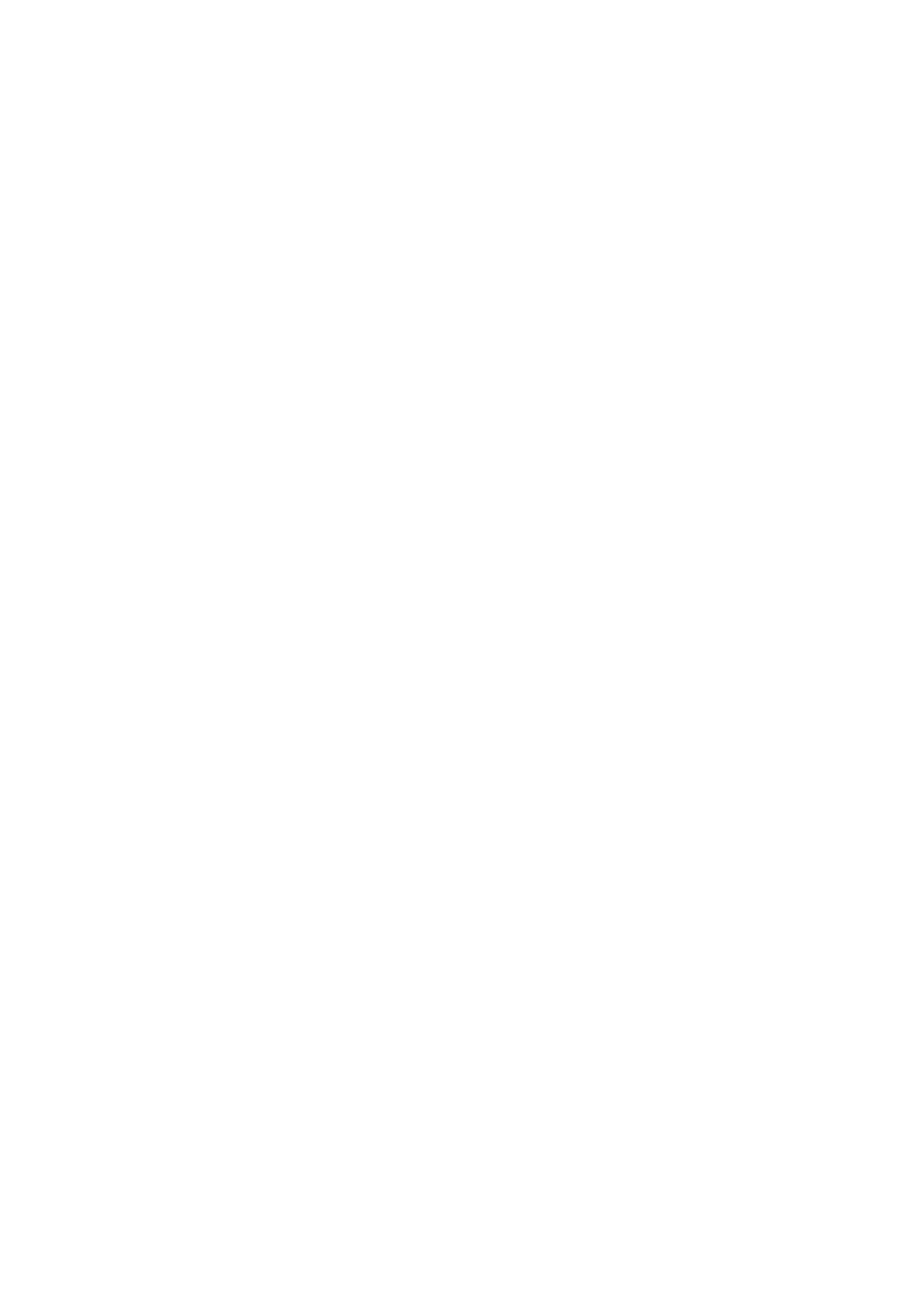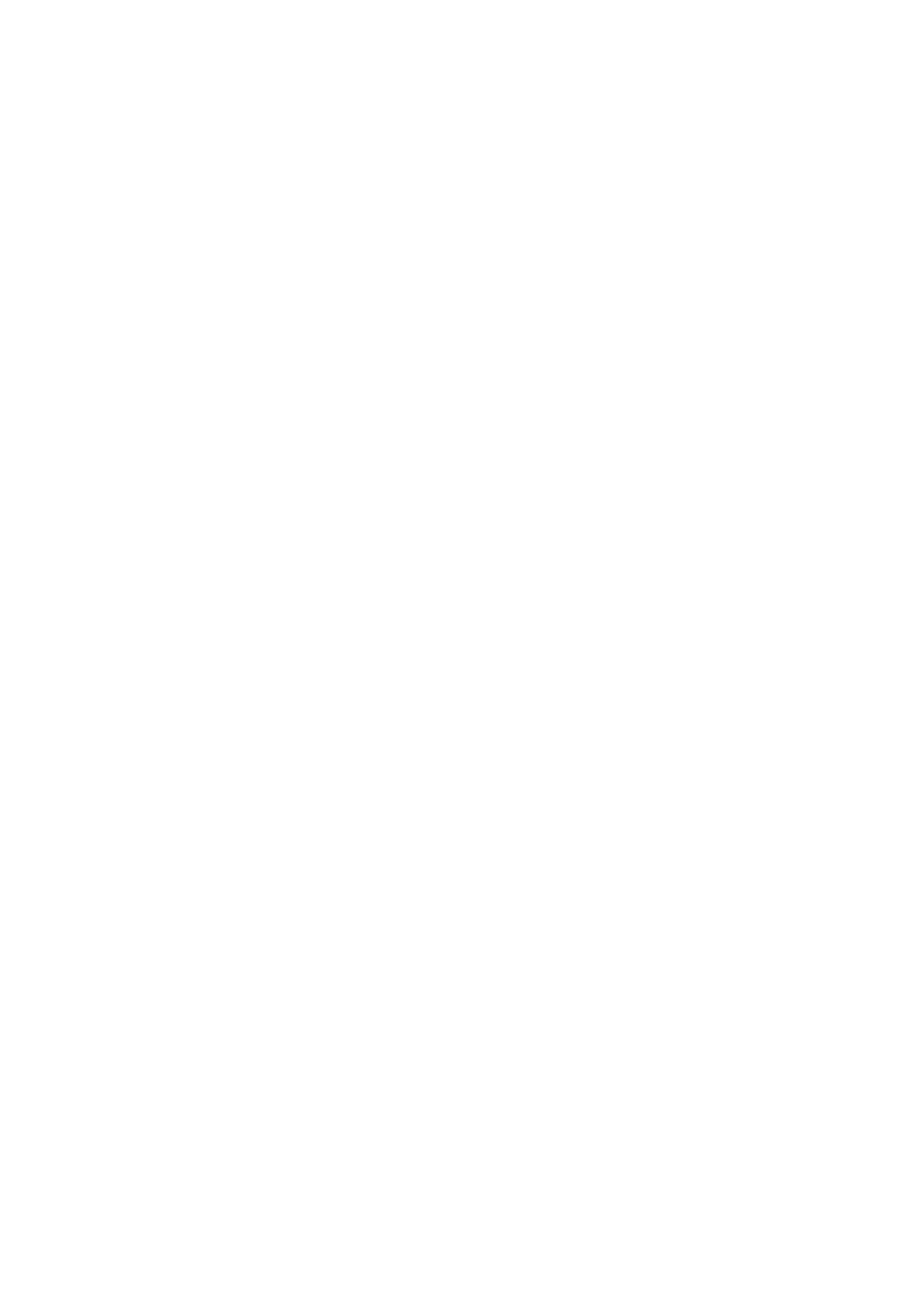$\begin{array}{ccc} \hline \end{array}$